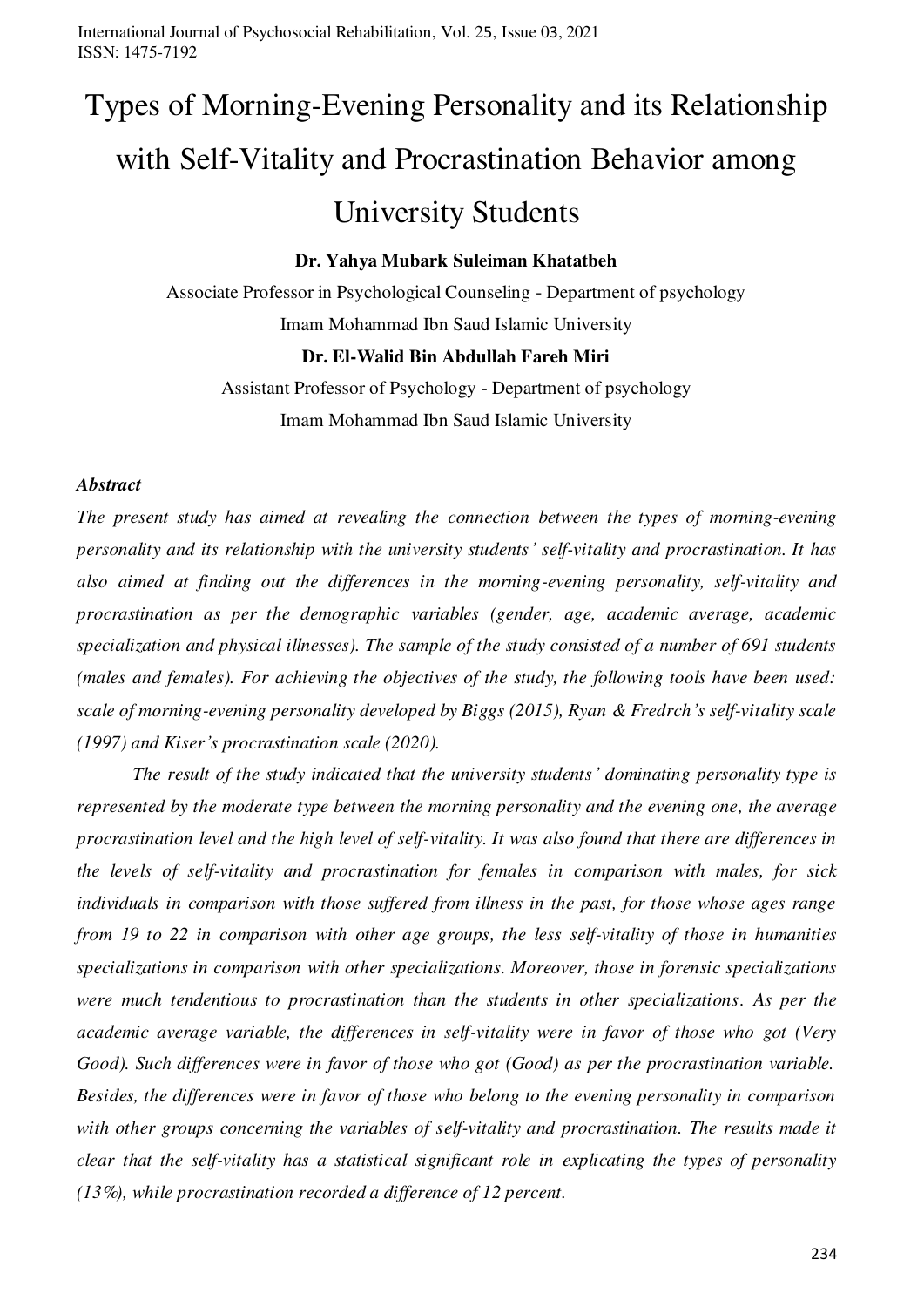*Keywords: The morning-evening personality, self-vitality, procrastination behavior, students of Imam Muhammad ibn Saud Islamic University.* 

#### **Introduction**

Individuals differ in their basic biological rhythms and sleep timing. Some are morning-oriented, preferring it to performing intellectual and physical activities. They go to bed early. On the other hand, evening-oriented individuals feel better in the late afternoon or evening hours, preferring later bedtimes as a kind of continuity (Natale & Cicogna, 2002).

 The central biological clock in the brain is characterized by a rhythm of approximately (24) hours as one of the main determinants of the daily rhythm of the individual's rest and activity. These rhythms physiologically coordinate certain behaviors such as the sleep/wake cycle, hormone secretion, self-awareness and performance.

The cognitive performance is shown by changes in the biological clock throughout the day. Moreover, the individuals differ in their timing during the day when they are most able to perform specific tasks and even when they prefer to start sleeping. These differences are identified by their preferred organization of sleep and daytime activities in a chronological pattern. This is so due to the fact that the delayed temporal pattern has been associated with adverse mental and physical consequences. These naturally occurring differences between individuals concerning the preferred timing of sleep/wake are known as chronological pattern. It changes through age as adolescents shift their daytime preferences from morning to evening. As a result, time patterns are forced to adapt their activities to social reality. This can cause difficulties in participating in work, school and other social activities, and affect both psychological and physical health (Papatsimpa et al., 2021).

 Morning-evening sleep pattern is regarded as a personality-like trait in which people are categorized as per their preferences during the day, wake/sleep times, or mid-sleep on leisure days. Moreover, morning-oriented people reach the peak of their performance in the morning, while evening-oriented people perform best in late hours of the daytime. The temporal pattern varies in terms of: sleep duration, sleep time and wake up time (Staller et al., 2021).The morning and evening personality pattern changes during life. That is, children are often oriented towards the morning pattern, while adolescents (12-14) years prefer the evening pattern. Thus, it seems that the shift towards evening is related to the person's development during puberty. By the end of adolescence, a shift to morning pattern occurs (Roenneberg et al., 2004).

The degree to which people prefer to organize their activity and sleep patterns in the morning or evening is connected with the daily routine and mood. Moreover, the effects of the morning or evening personality pattern are reflected on the student and the tasks he must accomplish. The tasks and demands that he has to do are increased. Besides, the behavioral and emotional problems become severe and critical, while the family and social demands are increased.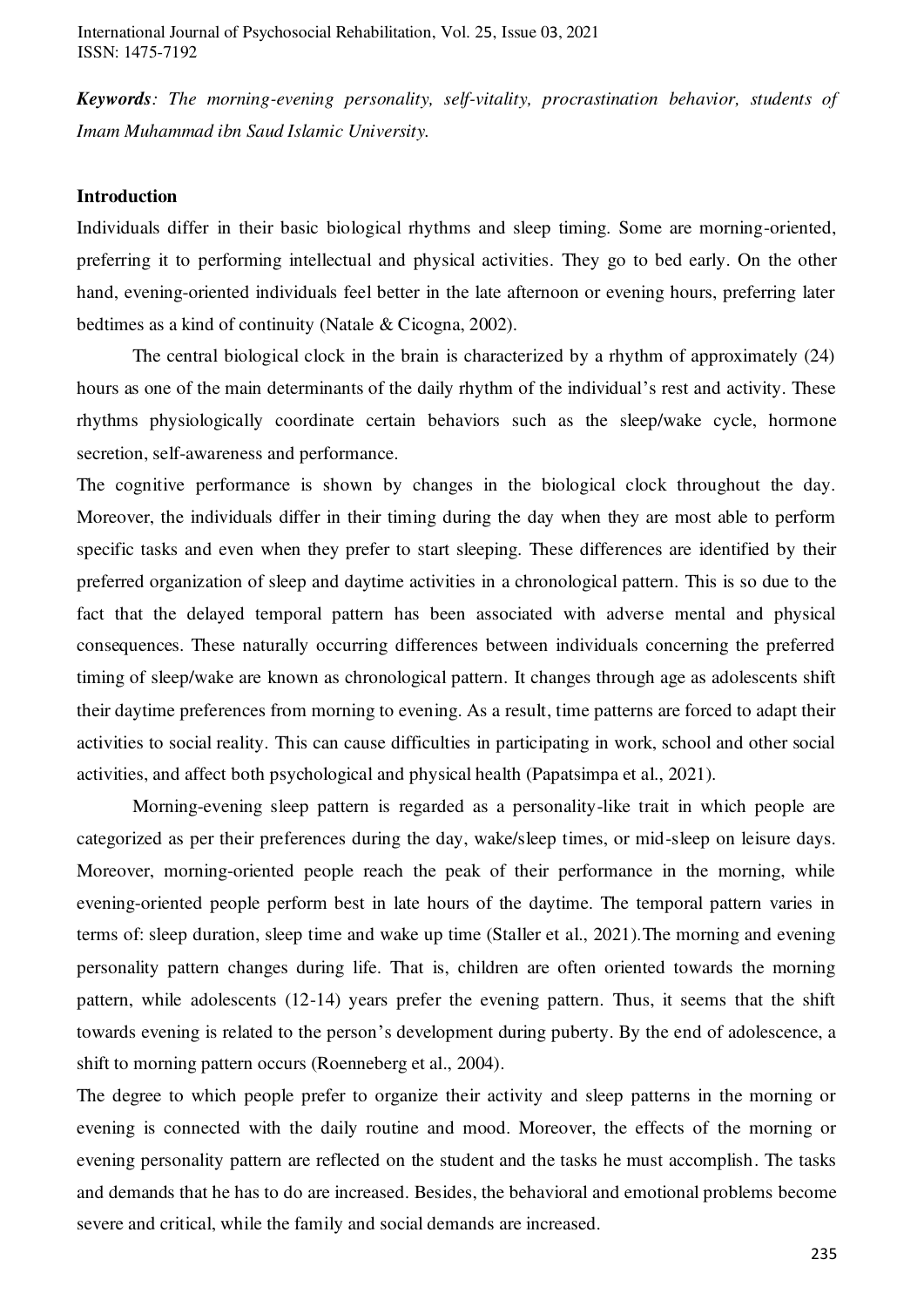One of the most prominent **characteristics** of the morning-evening personality type, as one of the typical examples of the morning person, is the person who gets up naturally at six in the morning, goes for a run, has a shower, eats breakfast, and gets ready for a productive day at work by nine in the morning. These people are more productive, less procrastinating, having better mental and physical health which is the result of their daily exercise. They have higher conscientiousness and lower openness. Besides, they more disciplined and less likely to seek excitement (Lenneis etal., 2021). He who does not have to set an alarm is a happy and cheerful person with his colleagues in the morning. He feels like wasting his day if he stayed in bed until nine in the morning. Such a person does not delay the morning alarm. Instead, he sleeps early, takes care of breakfast, feels calm in the morning, and gets enough sleep (Reinke, Özbay, Dieperink &Tulleken 2015).

 On the other hand, an evening-type of person struggles to get up in the morning and feels more productive in the evening. He feels happy when starting to watch a movie after 9 pm, tries to get everything done in the evening, eats dinner after 8 pm and finds it difficult to sleep early. Couples with an evening personality often differ from those with a morning personality concerning their duties and tasks. Family disputes commonly happen between them, and they drink coffee heavily. Besides, they feel disturbed by the closing of shops at 10 pm, and suffer from sleepiness during the day. Their high tendency to sleep during the day is a real concern (Reinke, Özbay, Dieperink &Tulleken 2015). Personality is often viewed in terms of the Big Five; that is, neuroticism, extraversion, openness, agreeableness and conscientiousness, which can then be broken down into other aspects. Linnes and Rafah's study (Lenneis et al., 2021) found a connection between certain relationships of extraversion and morning personality traits, and the effect of age, gender, education, season, and conscience on the temporal pattern of individuals. This means that many physiological processes have a clear diurnal rhythm which is innate in humans, affecting many psychological processes such as positive influence, well-being and many other processes. Therefore, sleeping behaviors such as (sleep timing, which is the chronological pattern, duration of sleep and nightmares) are related to psychological factors, especially personality building. In their study which was conducted on a sample of (847) students enrolled in psychology, (Jovanovski & Bassili, 2007) made it clear that students with the evening mode are more positive about lectures following the electronic method (remotely) and they tend to watch lectures via screens, in contrast to students with morning personalities.

When there are sleep disorders, especially with regard to the difference in time preferences related to the morning-evening patterns, students suffer from several problems, including the following: 1. Social problems related to interaction and social cognition. 2. Economic problems related to occupational stability.3. Health problems related to the physiological aspect, 4. Psychological problems whose effects are reflected in all aspects of the personality such as: depression, stress, anxiety, mood disorders, feelings of inferiority, excessive remorse, self-blame,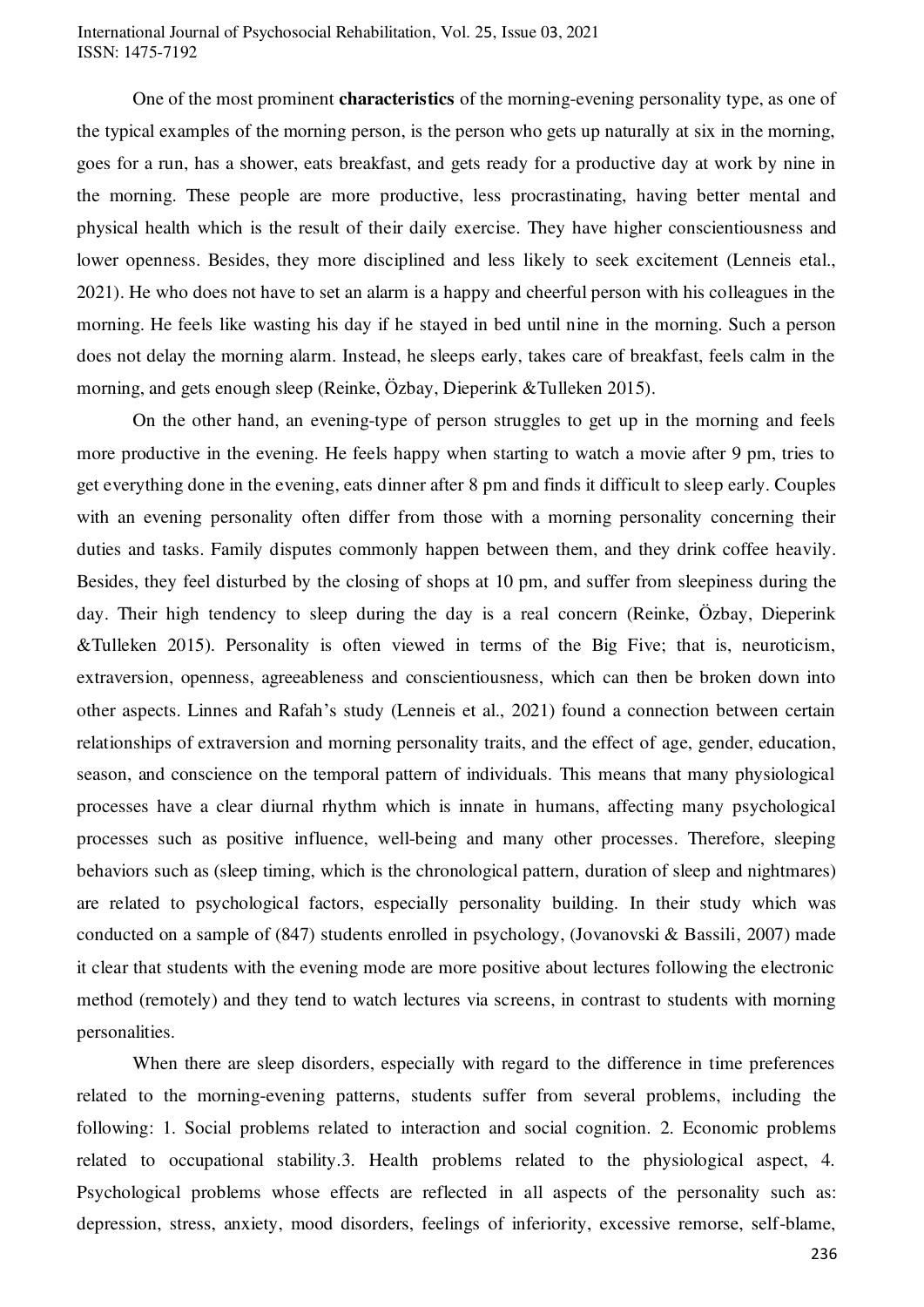psychological pressure, family problems, psychological stress, and weakness of self-vitality (Subjective Vitality). This leads to a decrease in the level of their activity, and it is reflected in their daily behaviors and skills, their level of well-being and positivity, hence causing a number of daily problems and difficulties.

 According to Desi and Ryan's theory of self-determination (1985), as it is referred to in Ryan and Frederick (1997), subjective vitality is "an entity full of energy, enthusiasm, life and without exhaustion and fatigue; a complete experience of life and energy". The study proved that the low level of subjective vitality leads to irritability, tiredness, boredom and inability to complete tasks and daily activities. On the other hand, a high level of subjective vitality is an entity full of positive psychological energy. A lively and cheerful person is alert, rejuvenated and full of life and energy.

 According to this theory, energy plays a major role in subjective vitality, and it is necessary to have an optimal level of positive psychological energy to maintain well-being and subjective vitality as a psychogenic internal energy represented by feelings of joy and positive energy (Greenglass, 2006). The theory of self-determination focuses on three basic needs that facilitate the growth and development of the individual: 1. Efficiency which refers to the individual's need to conduct his behavior effectively in order to feel as if he is doing a good job. 2. Independence which means the need to experience behavior as voluntary, stemming from within, so that the individual feels that he has control over what he is doing. 3. Attachment which refers to the need to interact and build a relationship with others and experience interest in them, and these needs reinforce the individual's internal motives as motivators of human behavior (Ryan & Deci 2000).

 According to this theory, subjective vitality is defined as "energy that is perceived as emanating from the self. It is a positive feeling of owning the energy available to the self (Ryan& Frederick, 1997). Self vitality is connected with emotional and social well-being, psychological wellbeing and life satisfaction. Its essence lies in the subjective feelings and potential energy of the individual, achieving happiness, self-satisfaction and hope, while the failure to achieve self-vitality negatively affects individuals and causes a number of mental disorders and diseases such as depression, anxiety, low self-productivity, feelings of frustration and hesitation, which result in feelings of despair inferiority (Deci & Ryan 2000).

 Thus, subjective vitality can be defined as "the state of feeling alive and having positive feelings whose effects are reflected in psychological and physical health. The source of these feelings is the individual himself, his desire for activity, positive innovation and the feeling of interacting with others with a full energy." Therefore, the subjective vitality is a subjective experience determined by the person who experiences it. It is associated with independence and self-realization, specifically to the degree to which one is free of conflict, free from the burden of external controls and feelings of energy such as tension, anxiety, or stress which negatively affect the sense of vitality. This physical dimension is most evident when basic bodily functions are robust and able to exercise it effectively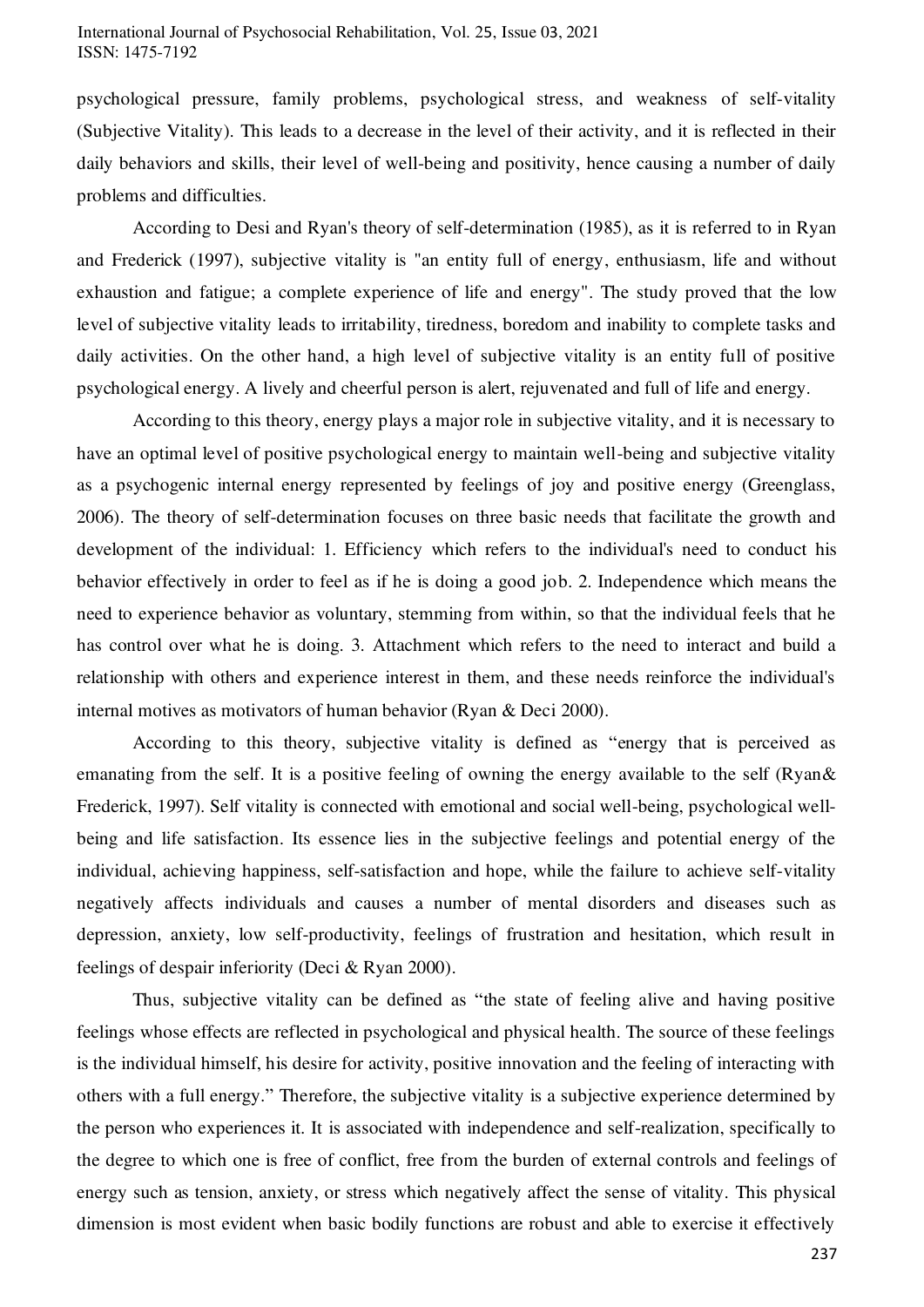(Ryan & Frederick, 1997). Moreover, the levels of subjective vitality depend on both psychological factors (for example, the extent to which individuals are sufficiently independent, competent, and connected with their social environments) and physical performance (Ryan& Deci, 2008).

 Subjective vitality affects the individual's correlation with mental health, life satisfaction, and optimistic performance (Ryan & Deci, 2001). It stems from the concept of subjective vital well-being as one of its aspects. It is related to performance and obtaining an optimistic operating experience. The feeling of psychological comfort includes three aspects: happiness, purpose and vitality, which are created to motivate individuals to maintain their vitality and achieve insight in them, their lives and their environment (Kaplan, 1995).

 One of the most important problems that may be faced by an individual who suffers from weakness in subjective vitality is a low level of performance and achievement, a high level of procrastination, and procrastination behavior, especially what the students practice during university study periods, despite knowing that there will be negative consequences to doing so. It is a common human experience that involves delaying daily chores or even postponing high-profile tasks such as attending an appointment, submitting a job report, an academic assignment, or bringing up a stressful issue. Although it is usually viewed as a negative trait due to its crippling effect on one's productivity, it is often associated with depression, low self-esteem, guilt and inadequacy (Karen et al., 2016).

 Procrastination involves unnecessary and unwanted delay, whether it is a decision, execution, or failure to meet deadlines. The main characteristic of procrastination is the awareness that the action will be made worse by the delay. It is irrational and inappropriate. People who procrastinate usually experience higher levels of stress and lower levels of well-being. The different definitions of procrastination focus on some basic aspects of the phenomenon, some of which are related to delaying action:

1. Procrastination: It involves delaying an explicit or hidden act that is necessary or of personal importance, when it was intended to begin or end.

2. The delay itself: It is voluntary and does not impose itself on oneself because of external matters, unnecessary or irrational, in the sense that it is carried out despite the individual's awareness of its potential negative consequences. It is associated with personal discomfort or even negative consequences (Svartdal et al., 2016).

The prevalence of this behavior shows that (20%) of adults in the United States are chronic procrastinators. It is "a form of self-regulation failure characterized by irrational delaying of tasks despite potential negative consequences" (Prem et al., 2018).

 The reasons that individuals practice this behavior are the idea that they should feel inspired or motivated to work on their task at a certain moment. Besides, procrastination spreads among students, according to the results of Ferrari's study, 2010, which reflected that (80%-95%) of university students procrastinate on a regular basis, especially when it comes to completing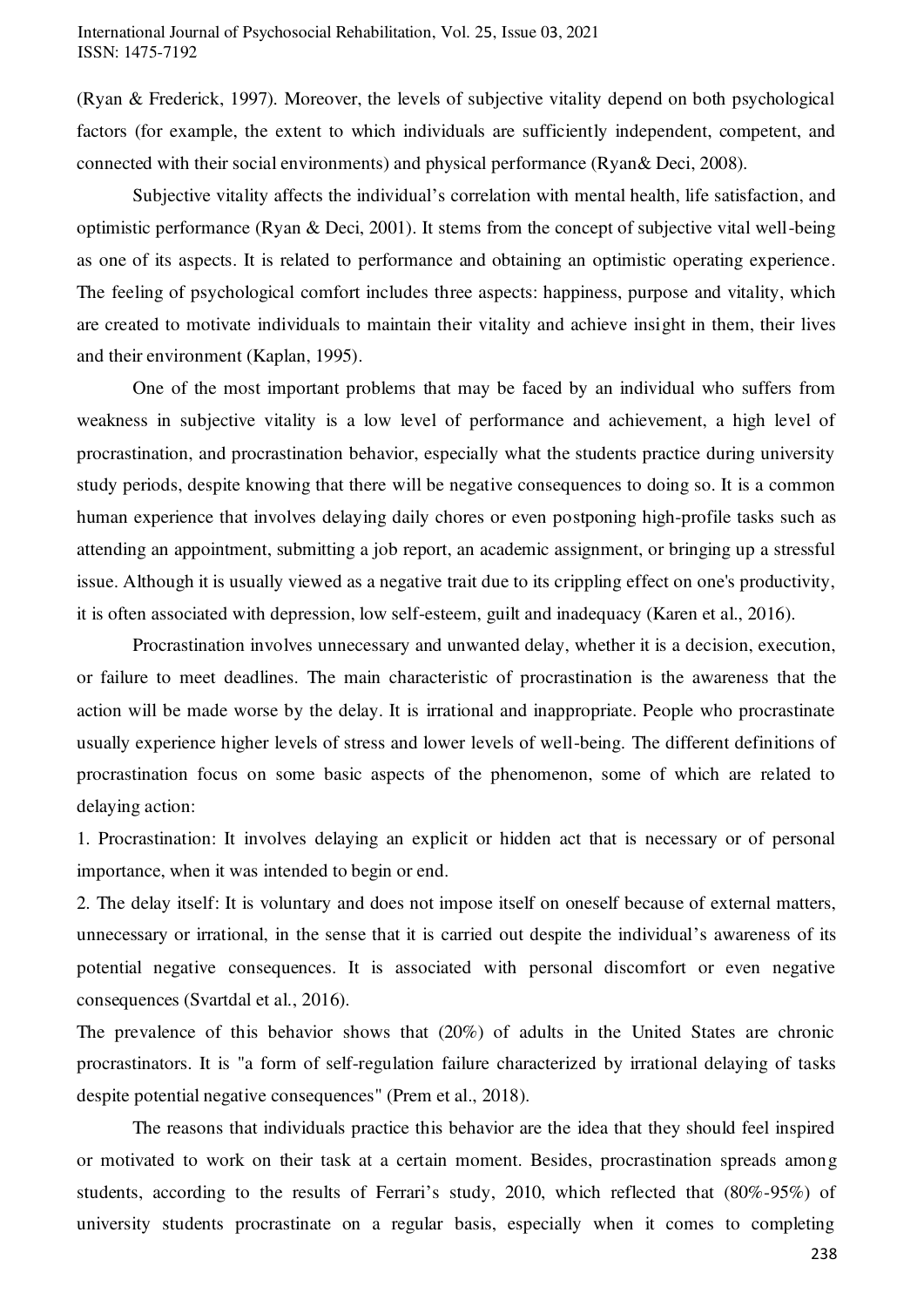assignments and coursework. The causes of procrastination are attributed to some major cognitive distortions such as overestimating the amount of time they have left to perform tasks, and overestimating their enthusiasm in the future, the lack of time that some activities may take to complete, the wrong assumption that they need to be in the right frame of mind to work on a project, poor motivation and self-vitality, sleep disturbances, constant preoccupation, forgetfulness, the need for enough time to think about some tasks, difficulty of tasks, lack of clarity and the nature of the task (Steel, 2007).

 Non-procrastinators, on the other hand, focus on the task that needs to be done. They have a stronger personal identity, and tend to have a high degree of the personality trait, known as conscientiousness, which is one of the broad dispositions defined by the Big Five theory of personality. This includes self-discipline, perseverance and personal responsibility, while procrastinators suffer from levels of stress and pressure since they have a burden in their social relationships, suffer from difficulties at work, and some financial fines as a result of their procrastination, and they are often punished (Ferrari, 2010).

 Theoretical explanations concerning the emergence of procrastination differ concerning several points of view; from the perspective of differential psychology, it is a trait that is related to other personality variables, from the perspective of motivational psychology, procrastination is a motivational and/or volitional deficit related to other motivational and self-regulation variables, from the perspective of clinical psychology, it is a phenomenon which is clinically relevant, associated with anxiety, depression, and stress, and from a situational perspective, it is evoked by certain situational features such as task difficulty (Klingsieck, 2013).

 Many studies have dealt with variables that link the effect of the morning-evening personality pattern or its relationship with self-vitality and procrastination in different environments and multiple social groups. Staller and his classmates (2021) have conducted a study on the academic selfregulation, temporal pattern, and personality of university students during the distance learning phase due to the COVID-19 pandemic. The study sample consisted of (228) students enrolled in German universities. The results of the study indicated that the students with morning personalities are distinguished by their conscientiousness and openness, while those who suffer from a low level of nervousness deal with issues with higher efficiency and their self-vitality is higher. They have higher self-motivation than other types of personalities. The results showed that students in general need a variety of support based on their temporal pattern and personality during the continuation of digital learning.

Al-Obaidi (2020) conducted a study which aimed at identifying the subjective vitality. In addition to recognizing the differences in the subjective vitality between students as per the gender variable (male - female), the study stage (first - fourth), and the academic specialization (scientific human), the study sample consisted of (120) university students. The results of the study indicated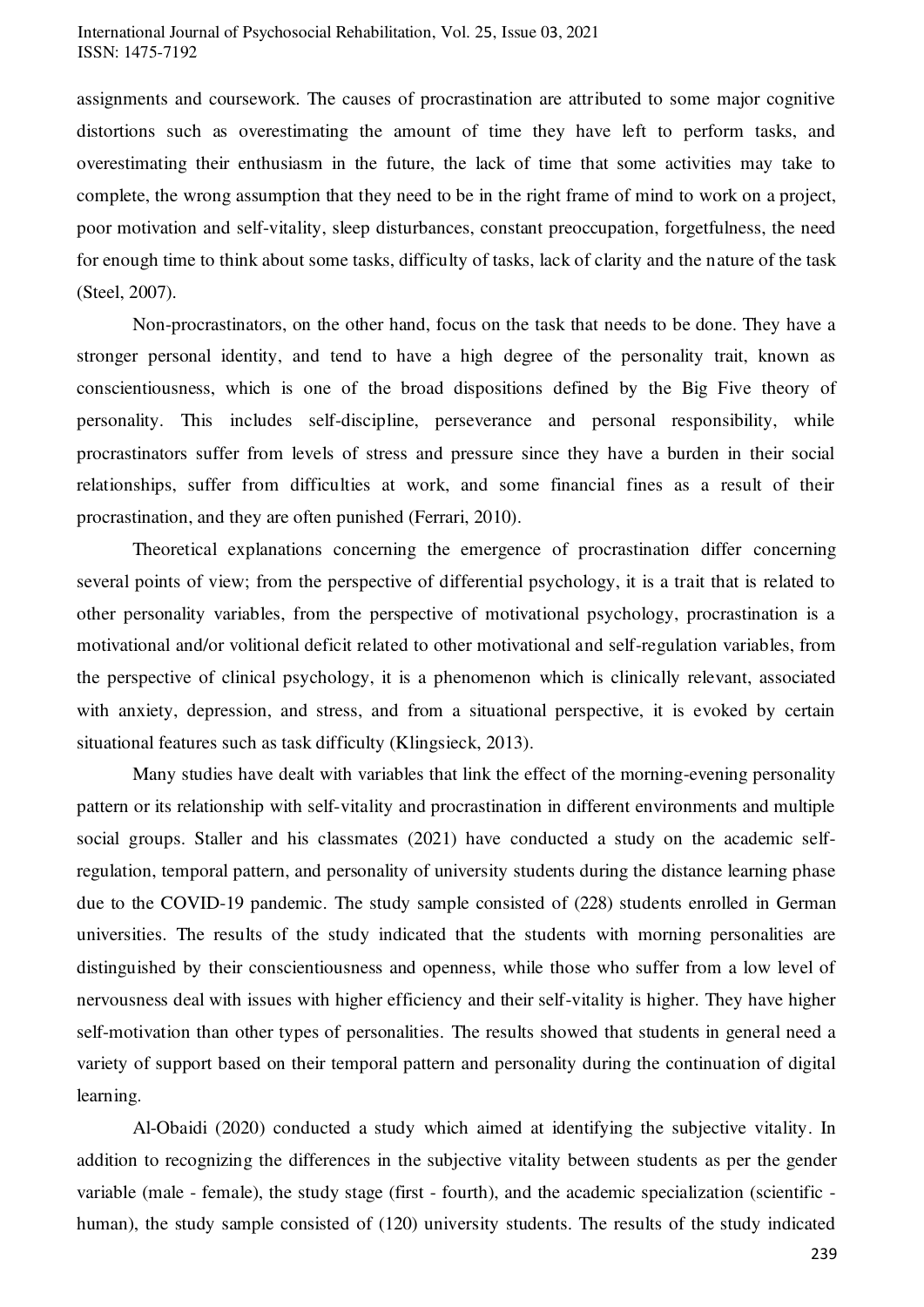that university students enjoy a high degree of self-vitality, and there are differences in self-vitality according to the gender variable. The differences are in favor of males, and there are no differences in self-vitality according to the variable of academic specialization or the variable of the study stage.

 Another study in this connection was conducted by Al-Masry (2020). It aimed to reveal the differences which are attributable to some demographic variables (school stage - occupational status marital status) in the subjective vitality of graduate students. It also aimed to reveal the dynamic characteristics of the peripheral cases (high and low subjective vitality). The study sample consisted of (140) male and female students, whose ages ranged between (22-37 years), with a mean of (28,79) and a standard deviation of (3,409). The results of the study indicated that there were differences attributable to the academic stage in the subjective vitality of the Ph.D. group. There were also differences in the tendency of the students who worked due to the functional status. Besides, there were no differences due to the social status. The results of the clinical study proved the existence of distinct dynamic characteristics of high and low self vitality.

 In order to identify the level of biorhythm and compare it with the morning and evening personality patterns of university students, Saleh, Burhan and Al-Zahawi (2020) conducted a study on (36) students from Karmian University, Faculty of Physical Education and Sports Sciences. The results of the study indicated that the vital rhythm of the morning study students is high compared to the evening study students. It was also found that there were no differences between them since most of them were of an irregular pattern.

 Another study was conducted by Arbinaga and colleagues (2019). It aimed to determine the subjective sleep quality, temporal pattern, and frequency of nightmares in college students, depending on whether they were physically active or inactive. The study sample included (855) male and female students. The results showed a decrease in the quality of sleeping among the students, their tendency to the evening pattern, and their suffering from recurring nightmares and disturbing dreams.

 Exelmans and colleagues (2019) conducted a study on the effect of electronic media on the sleep quality, procrastination behavior, and well-being. The study sample consisted of (821) individuals who were employed to predict the effect of electronic media on procrastination behavior. Moreover, a number of 548 individuals were employed to investigate the relationship between procrastination and sleep quality. The results of the study indicated that people with an evening personality have a sense of the level of subjective well-being in the evening, and they are more procrastinating than others. Their procrastination behavior is associated with sleep quality, time, and efficiency, and they are more predisposed to failure in self-regulation.

 For revealing the relationship between some psychological characteristics (self-efficacy, selfcontrol), procrastination and temporal personality pattern (morning-evening), Przepiórka, Błachnio & Siu (2019) conducted a study with a sample of (315) young people aged (18-27) years old. Its results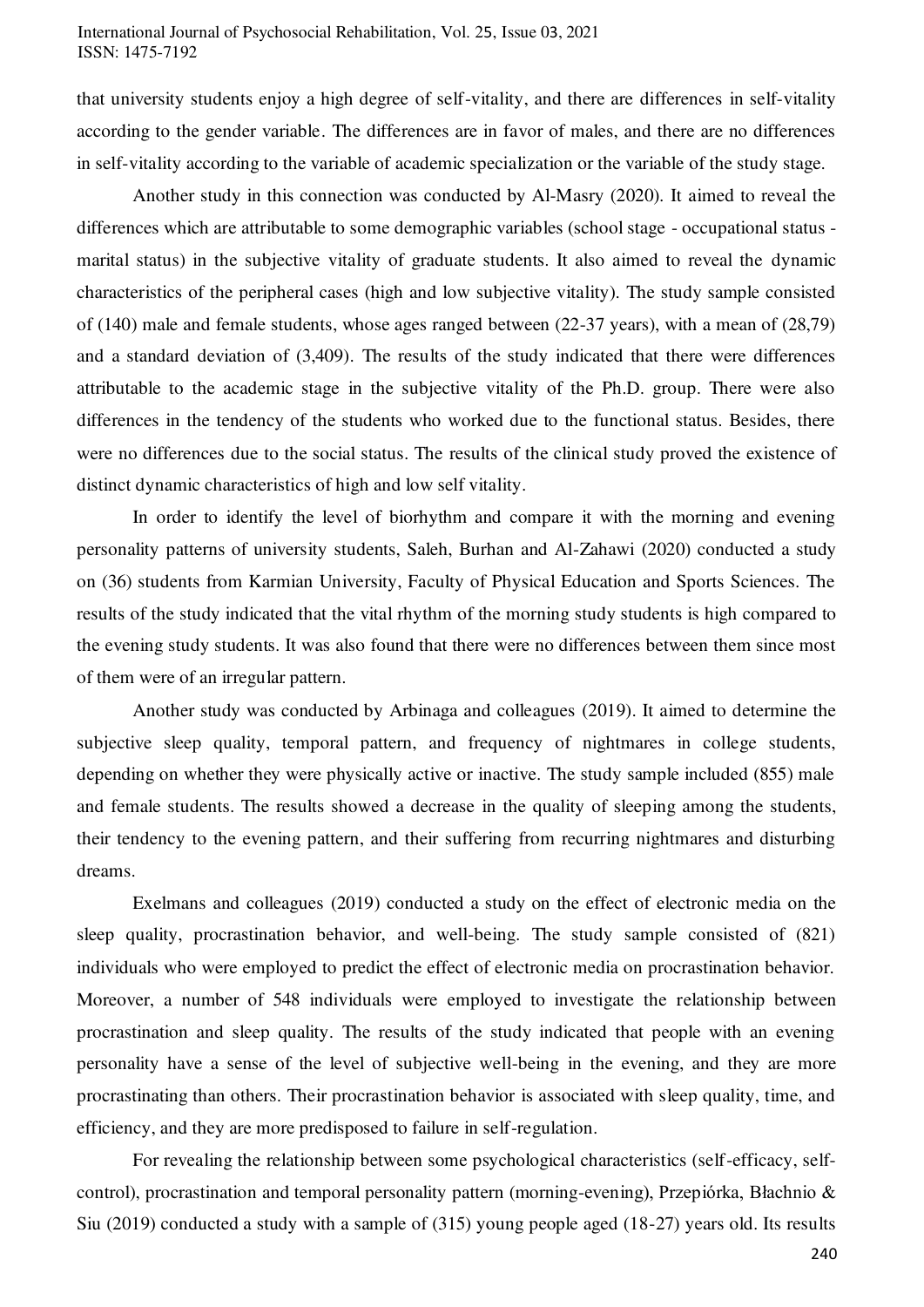indicated a decrease in self-efficacy, self-control, a high level of procrastination behavior among those with the evening personality, and a positive relationship between procrastination behavior and sleep problems. The procrastination behavior contributed positively to sleep problems. The results showed the negative impact of the time patterns used among young people (morning-evening) on the procrastination behavior.

The aim of the qualitative analytical study conducted by Randler  $\&$  Engelke 2019) was to assess the differences between the sexes in the time pattern (morning-evening). The study sample consisted of (164) individuals that were analyzed. The results of the analysis showed that males are more orientated towards the evening pattern. It was also found that the chronological age has a great effect on the morning and evening personality patterns, and that females are more orientated to the morning personality especially the younger group compared to older females.

 Jankowski & Ciarkowska (2008) conducted a study to examine the diurnal variation in both active arousal and tense arousal depending on the variable of morning and evening personality style. The study sample consisted of (31) Polish students and analyzed their answer on the sleep pattern preference scale. The results indicated that the participants and the evening type had a high level of tense arousal, and a lower level of soft or pleasant tone compared to the morning type, while the morning type showed a high level of active arousal.

 Diaz-Morales, Ferrari & Cohen (2008) conducted a study on the frequency and forms of procrastination behavior (avoidance, hesitation), morning and evening personality pattern and their relationship with later lifestyles. The number of study members (509) participants. The results of the study showed a negative relationship between avoiding procrastination and the morning personality type. There were also differences in frequency and avoidance of procrastination, as the avoidance procrastination led to a decrease in the future trend. The study conducted by Digdon & Howell (2008) aimed to reveal the relationship between the evening pattern, self-regulation, self-control and procrastination among university students. The study sample consisted of (308) students. The results of the study indicated that there is a negative relationship between the study variables. The age variable explained (20%) of the variance in self-regulation and self-control, while the procrastination variable explained (33%) of the variance in the evening pattern with predictive variables.

 It has become clear, through the review of previous studies, that they varied in their presentation of psychological variables, methods of measuring the morning and evening personality patterns, the diversity of the categories that they dealt with, and the places in which they were applied. The current study, on the other hand, focuses on the basic variables represented in the morning and evening personality patterns and their relationship with self-vitality and procrastination behavior among university students. The previous studies were similar with this study concerning the methodology and the target group of university students and adolescents in particular. But what distinguish the current study are its specific objectives on the target group, the codified tools in its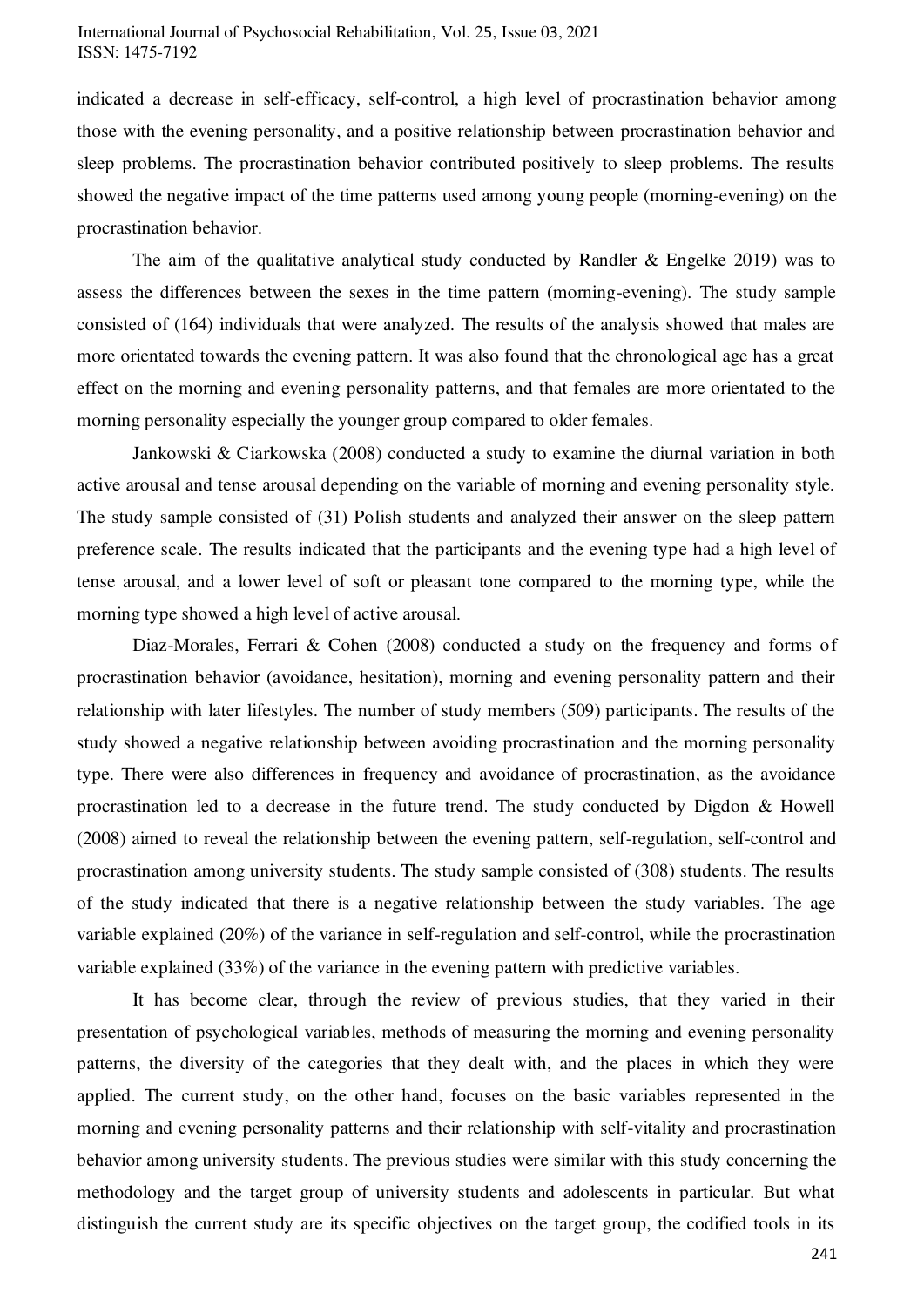society, and its direct presentation of its goals and results, all of which dealt with the study variables directly.

#### **The Problem of the Study and its Questions:**

 Researchers are concerned with the field of sleep/wake patterns and their connection with biological, psychological and behavioral variables by studying individual differences, daily preferences, sleep/wake patterns and morning or evening wakefulness among individuals. They are also concerned with the extent to which this pattern of personality is reflected in the individual's behavior and daily practices, his ability to complete his daily tasks and complete skills and duties in time. In short, they are concerned with the level of positive interaction, sense of activity and positive interaction with others. The results of studies that examined the time preference of individuals in general, and university students and adolescents in particular, have varied in terms of sleep patterns among individuals. In this context, the population statistics in New Zealand indicated that a percentage of (49.8%) prefer the morning pattern, in contrast with the percent of (51.2%) who prefer evening pattern (Paine et al., 2006).

 It is agreed upon that the evening personality has negative effects on the individual and his life in general. And it turns out that procrastination behavior is greater in the nature of the tasks that the student considers that they lack the skills required to complete the task in a specific time. It may be that (65%) of the students want to reduce their procrastination behavior when writing scientific papers and completing university requirements. The study indicated that (62 %) expressed their desire to do so, especially during exam times, while (55%) of them showed their desire to overcome procrastination in order to be able to read and complete the weekly tasks (Milgram et al., 1988). Researches also show that (15% - 20%) of the general population procrastinates chronically, especially in an academic context, with (80% - 95%) of university students reporting that they have engaged in procrastination at least once, and (46%) of students frequently procrastinate in academic activities. The students' increasing practice of this behavior leads to negative mental health consequences such as anxiety and discomfort due to the passage of time while tasks remain incomplete. It also leads to perceptions of inefficiency as well as unpleasant feelings such as anxiety and guilt. These negative emotions may impair students' learning and academic performance (Peixoto et al., 2021). They negatively affect their self-vitality, well-being, participation, and excitement, physical and psychological activity which are reflected in their daily tasks.

 The problem of the present study emerged from the reality of academic work, and the psychological counseling that is received periodically from students. Negative repercussions of Covid-19 pandemic on students and e-learning were observed. This helped to increase the rate of evening preferences and the decrease of morning preferences among students, especially after taking the pandemic-related vaccinations. This contributed to the high level of students' procrastination behavior in completing tasks and a decline in their personal life and activities compared to the normal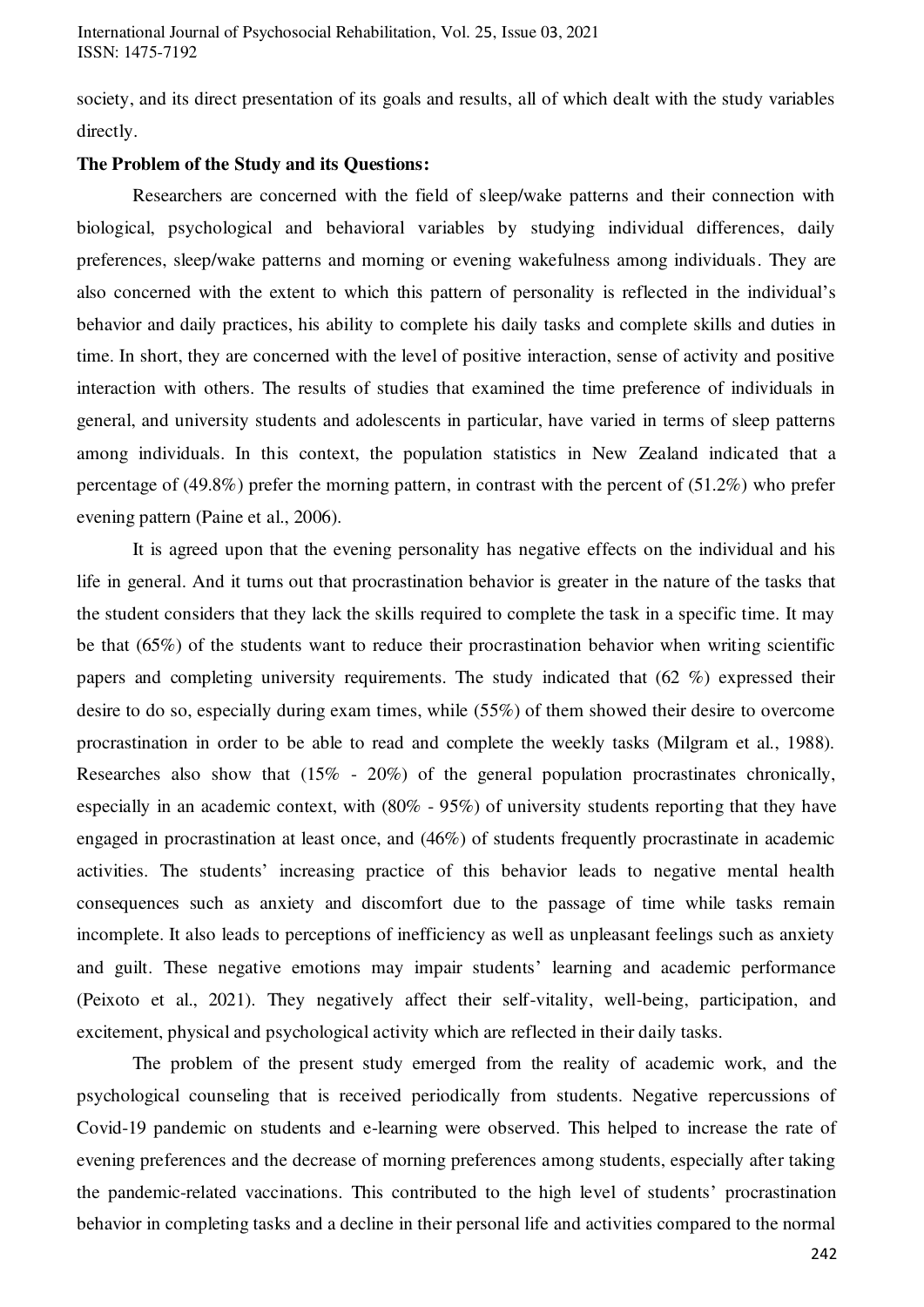situation (before the pandemic), when students used attend lectures at the university's premises, practice their activities and hobbies directly, and interact in academic and social aspects with a high level of activity, excitement, self-dynamism, and constructive positive energy. Accordingly, the study problem focused on answering the following questions:

1. What is the level of prevalence of morning-evening personality patterns, subjective vitality, and procrastination behavior among university students?

2. Are there statistically significant differences at the significance level ( $\alpha \leq 0.05$ ) between subjective vitality and procrastination behavior according to a number of demographic variables (personality patterns "morning, evening", gender, age, academic average, specialization)?

3. What is the possibility of predicting the subjective vitality and procrastination behavior through personality patterns (morning-evening) among university students?

#### **Objectives of the Study**

- Identifying the morning-evening personality patterns prevalent among university students.

- Identifying the differences in the morning-evening personality patterns, subjective vitality, and procrastination behavior according to a number of demographic variables (morning and evening personality patterns, gender, age, academic rate, specialization).

- Determining the relative contribution to predicting the subjective vitality and procrastination behavior through personality patterns (morning-evening) among university students.

#### **The Significance of the Study**

The importance of the study is divided into two parts; theoretical and practical. In addition to the importance of its population; the university students, it has an active role in achieving psychological and social adjustment. The youth period is a distinct and separate stage from all stages of an individual's life, during which he feels the first moment of independence and a launch in life. During this period, maturity is completed and the basic objectives are achieved. The research in this field is considered a scientific addition to the lack of studies that have been addressed and researched in detail, and it is considered a starting point for other studies on different categories and with a diverse methodology.

 In terms of the applied part, the results of the study indicated the importance of subjective vitality and its relationship to other demographic and psychological variables such as personality patterns (morning - evening) and procrastination behavior.

 The study also provided modern, translated and codified tools; namely, the measure of morning and evening personality patterns, the measure of procrastination behavior, and the measure of subjective vitality. It found results and outputs which are helpful to understand the mental health of the individual. It cares about academic procedures and practices to help students overcome the practice of procrastination behavior and accomplish tasks periodically, raise the level of self-vitality and sharpen the students' determination to achieve what is required of them.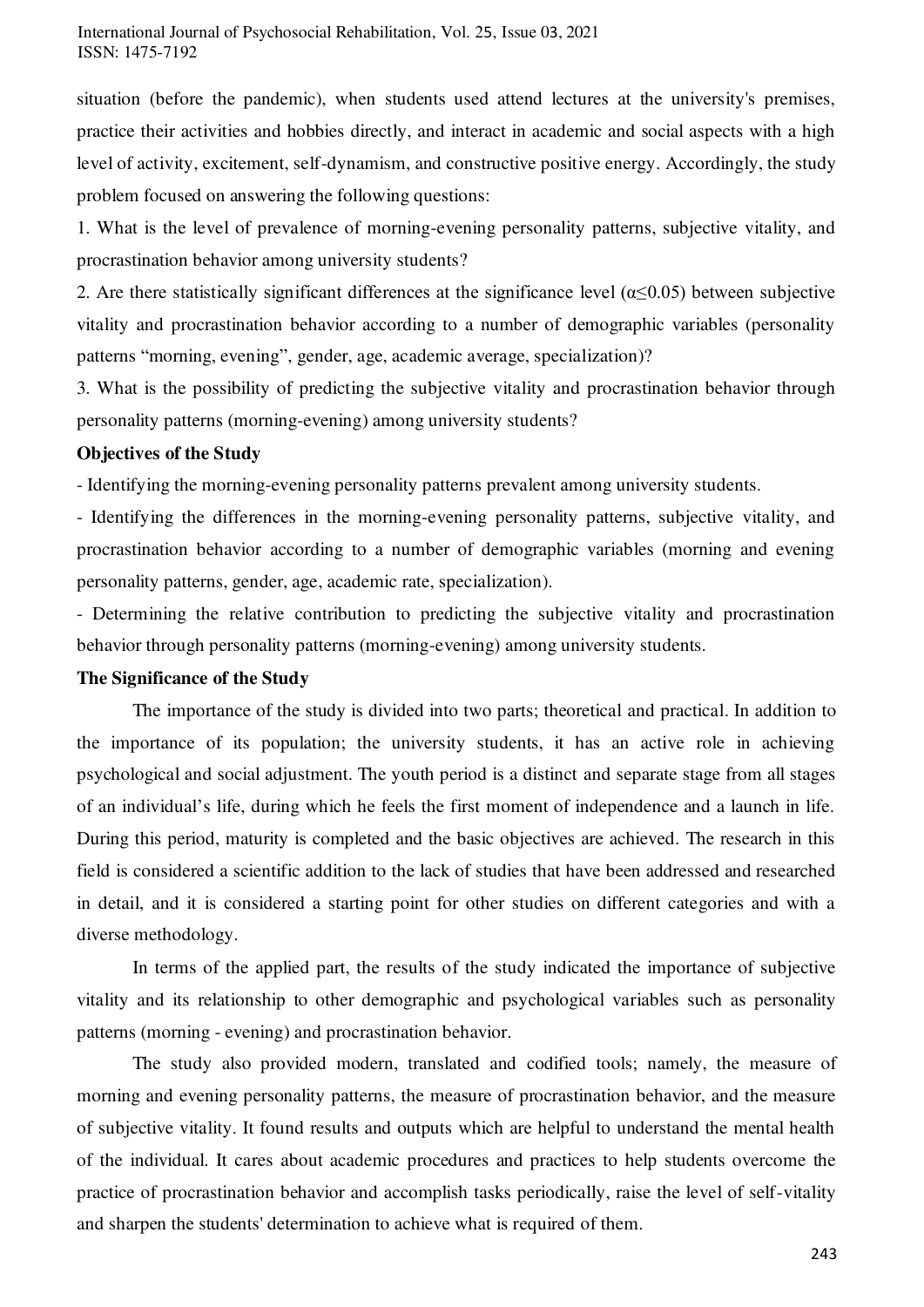#### **Delimitation of the study**

 The present study is limited to a sample of students of Imam Muhammad bin Saud Islamic University in the city of Riyadh who were selected by cluster random method, during the second semester of the academic year 1441/1442 AH. This makes the generalization of the results limited to this group.

#### **Procedural definitions of concepts and terms:**

 Morning and Evening Personality Pattern: The morning-evening personality pattern is defined as an individual trait that refers to sleep/wake behavior (preferred bedtimes and wake-up times), preferred times for peak cognitive performance, physical and psychological aspects. It is a term that refers to a preference for certain sleep and wake times (Randler et al., 2017). The morning and evening personality pattern is measured by the degree to which the respondent obtains on the scale used in the current study.

**Subjective vitality:** (Ryan & Frederick, 1997) defined it as "a state of positive feeling of focus, alertness, effectiveness, energy, vigor and enthusiasm." It is defined procedurally as "the potential energy, enthusiasm, positive motivation, a sense of ability and strength, and positive activity." It is measured by the degree obtained by the respondent on the scale used in the current study.

**Procrastination**: It means postponing works and tasks to a later time. The individual may resort to procrastination to escape the anxiety that accompanies the beginning or completion of tasks, or what accompanies making decisions. For the purposes of judging it as a procrastinating behavior, three criteria must be met: the procrastinating behavior has counterproductive results, the procrastination behavior is unnecessary in the sense that there is no goal in it, and that it results in not completing tasks, and not making decisions on time. It is measured by the degree obtained by the respondent on the scale used in the current study.

#### **Methodology and Procedures of the Study:**

 Methodology of the Study: To achieve the objectives of the study, the descriptive-analysis method was used to reveal the relationship between the three study variables, and compare them according to a number of demographic variables.

#### **Study population and sample:**

 The study population consisted of all students enrolled in Imam Muhammad bin Saud Islamic University in the summer semester of the academic year 2020-2021, and all of them were undergraduate students of both sexes. The study sample consisted of (691) undergraduate students who are enrolled in a number of university faculties, which are: (Sharia colleges, humanities colleges, and scientific colleges). The study tools were distributed to the target group in a cluster random manner, through a (Google drive) link which was created for this purpose. The answer to the study tools was conditioned by the student's consent and desire to participate, and not to take any of the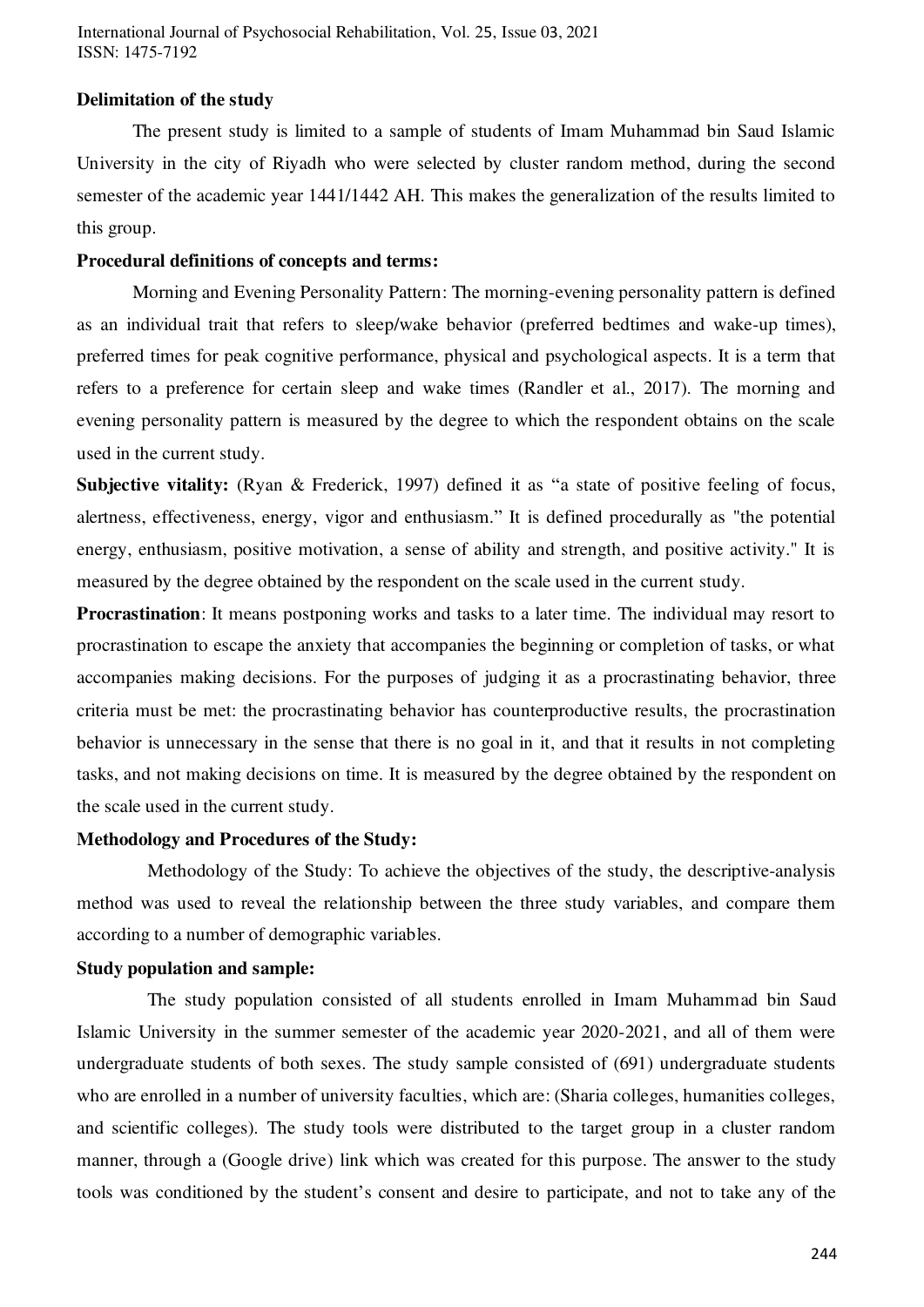drugs that cause drowsiness or sleep during the period of conducting the study.Answering was in the manner of the subjective report on all the study variables during the last month.

### **Table (1) Distribution of the study sample according to demographic variables (gender, age, specialization, rate, suffering from diseases) (n = 691)**



| Sex                      | 441 | 63.8 |
|--------------------------|-----|------|
| <b>Sex</b>               | 249 | 36.0 |
| Age                      | 528 | 76.4 |
| Age                      | 127 | 18.4 |
| Age                      | 36  | 5.2  |
| Specialization           | 104 | 15.1 |
| Specialization           | 211 | 30.5 |
| Specialization           | 376 | 54.4 |
| Academic average         | 335 | 48.5 |
| Academic average         | 258 | 37.3 |
| Academic average         | 98  | 14.2 |
| suffer<br>from<br>Do you | 152 | 22.0 |
| illness?                 |     |      |
| suffer<br>from<br>Do you | 539 | 78.0 |
| illness?                 |     |      |

#### **Measures of Study**

**First**: The Morning-Evening Personality Type Scale: To achieve the objectives of the study, the Morning-Evening Personality Style Scale, which was translated by Biggs (2015), prepared by Terman, Rifkin, Jacobs, White, Horn, and Ostberg (1976) was used. The scale consists of (19) items.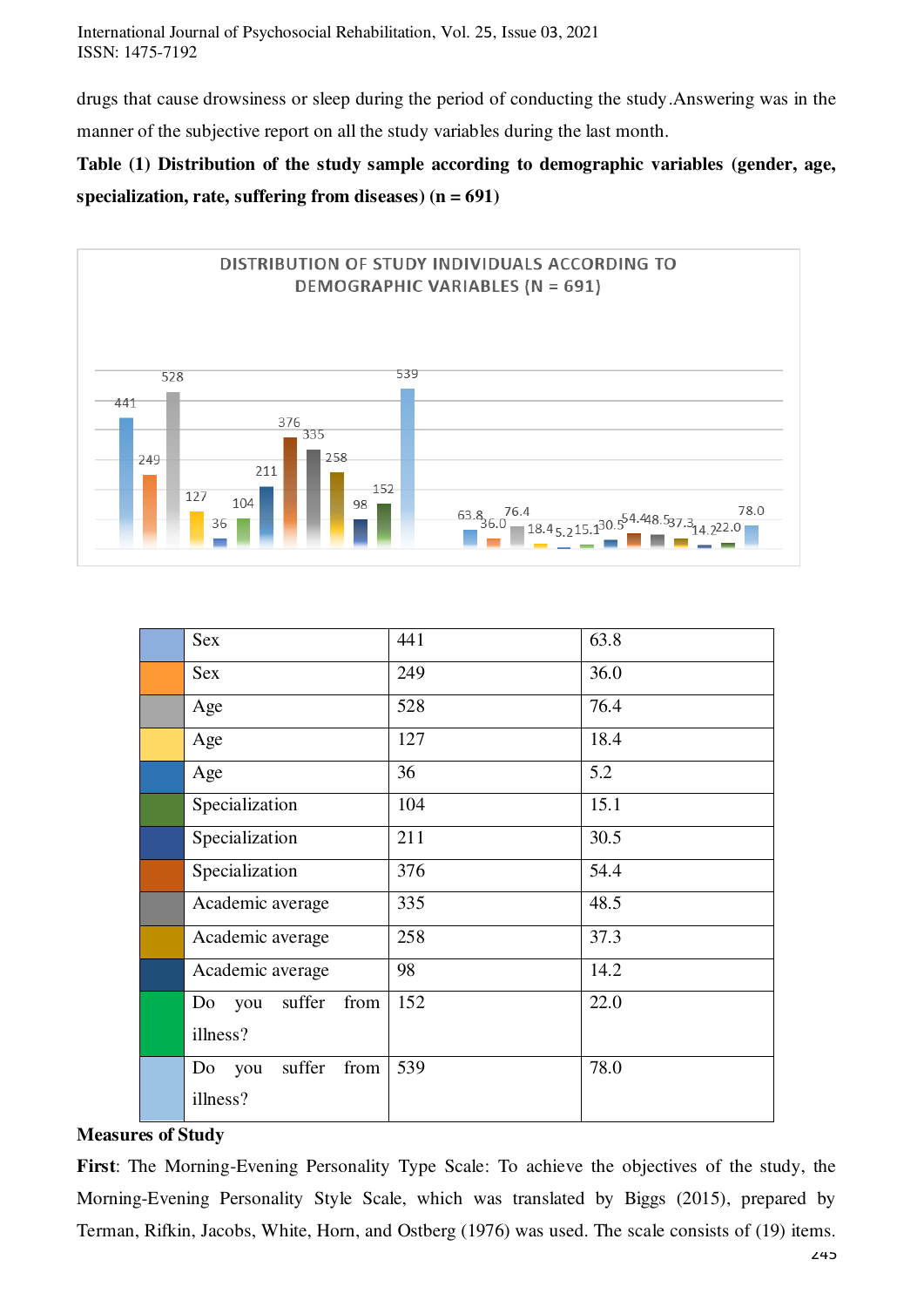Points are collected for the answered paragraphs, as they range between (16-86) degrees. Scores from (1-41) indicate that the personality is evening, while scores from (42-59) reflect that the personality is average between morning and evening. Moreover, (59) degrees and above refers to the morning personality.

 In detail, the score from (16-30) indicates that it is specific to the evening personality, from (31-41) is moderate in the evening, while (42-58) is a medium degree between the morning and evening patterns, (59-69)moderate morning personality,while (70-86) is defined as having a morning personality. The respondent may not be able to answer some questions if he works on shifts or night and day shifts.

| Degree     | 70-88       | 59-69        | $42 - 58$   | 31-41          | $16 - 30$   |
|------------|-------------|--------------|-------------|----------------|-------------|
| Sleep Time | 900-9:30    | $9:30-12:45$ | $10:45-$    | $12:45 - 2:00$ | $2:00-3:00$ |
|            |             |              | 12:00       |                |             |
| Wake Time  | $4:00-5:00$ | 5:6:30       | $6:30-8:30$ | 8:30-10:00     | $10:00-$    |
|            |             |              |             |                | 11:30       |

#### **Second: The measure of subjective vitality:**

 The subjective vitality scale, prepared by Ryan and Fredrch (97), was translated. It consisted of (7) items. It is a self-report which is used to measure positive feelings, feelings of vitality and energy, and it was employed on different samples and categories. The answer options on the scale are represented by seven alternatives (never applicable, not applicable, sometimes not applicable, unsure, sometimes applicable, applicable, fully applicable). For the purposes of correction, options are given (1, 2, 3, 4, 5, 6, 7) respectively. Statement number (2) is negative. The rest of the phrases are positive. The scale phrases have been translated from English into Arabic, and the translation has been re-translated from Arabic into English.

#### **Third: The measure of procrastination behavior:**

 To achieve the objectives of the study, the procrastination behavior scale, developed by Kiser (Kiser, 2020), was translated and applied on the students of the Department of Psychology at Fresno University. After looking at the measures related to procrastination behavior such as Rozental, Solomon, Lee, Tuckman, Steel, Rosentel and others (Rozental, 2014 Steel, 2010; Tuckman, 1991; Lay, 1986; Solomon, & Rothblum, 1984), and after the factor analysis of the aforementioned tools was conducted, the scale was shaped in its current form, which consisted of (12) items, and prepared according to the five-point Likert scale. The tool's authors verified its validity and stability, which reached the level of (92), and the items of the scale are answered according to seven alternatives: (never apply, do not apply, sometimes do not apply, not sure, apply sometimes, apply, apply completely) and for the purposes of correction, options are given (1, 2, 3, 4, 5, 6, 7) respectively.

 For the purpose of the present study, the tools were translated by the researchers into Arabic for proportionality and the study category. The psychometric properties of the study tools were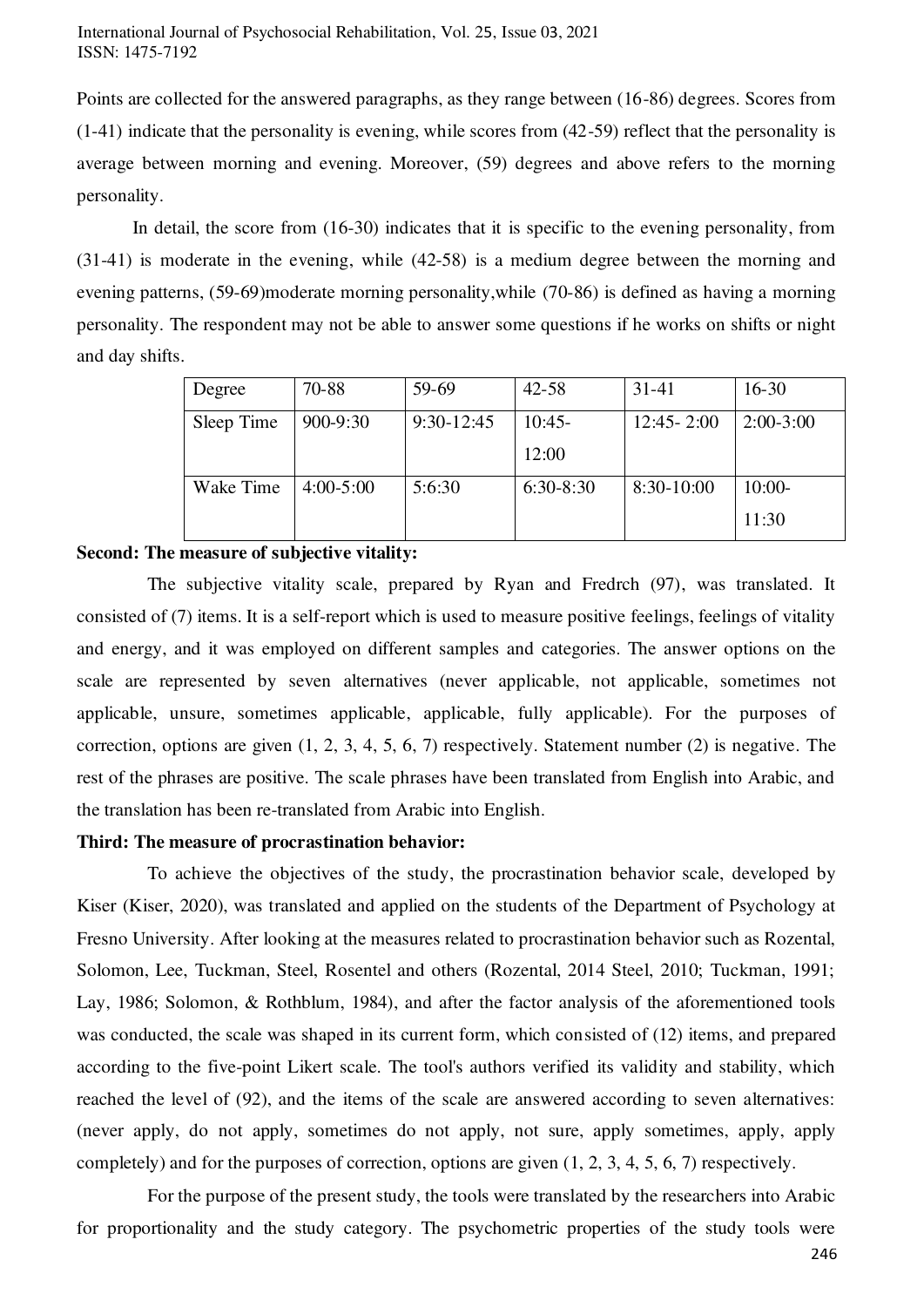checked by extracting the apparent validity of the three study scales (morning-evening personality type, subjective vitality scale, procrastination behavior scale) and presenting them in their first draft to a number of the specialized persons who hold doctorate degrees in counseling, psychological and educational measurement, and also to specialists in languages and translation. Their number is  $(n =$ 10) university professors and psychologists. They were asked to express their opinions on these paragraphs in terms of their relevance to the concept of the scale and the nature of the target group, the objectives of the study, and to make the modifications they see fit, to add or reject some paragraphs if they are duplicated. The percentage of agreement on the validity of the scale's paragraphs reached the level of (90%), with the recommendation to edit the language of some paragraphs. Their number was (65) university students, while the correlation coefficient of the paragraphs was calculated with the total score of the tool as it is shown in Table (2).

**Table (2) shows the correlation coefficients of the paragraphs with the dimension and the total score (morning-evening personality type, subjective vitality scale, procrastination behavior scale) (n = 65)** 

|                       | Types of personality | Self-vitality    |             | Procrastination  |           |
|-----------------------|----------------------|------------------|-------------|------------------|-----------|
| $(morning - evening)$ |                      |                  |             |                  |           |
| 1.                    | $.400**$             | 1.               | $.313***$   | $\cdot$ 1        | $.295***$ |
| $\overline{2}$ .      | $.409***$            | 2.               | $.249*$     | 2.               | $.344***$ |
| $\overline{3}$ .      | $.263***$            | 3.               | $.323***$   | $\overline{3}$ . | $.371***$ |
| 4.                    | .267                 | 4.               | $.364***$   | 4.               | $.368***$ |
| $\overline{5}$ .      | $.356*$              | $\overline{5}$ . | $.334***$   | $\overline{5}$ . | $.363***$ |
| 6.                    | $.288^{**}$          | $\overline{6}$ . | $.288***$   | $\overline{6}$ . | $.329***$ |
| 7.                    | $.252$ **            | $\overline{7}$ . | $.310^{**}$ | $\overline{7}$ . | $.332***$ |
| 8.                    | $.412$ **            |                  |             | 8.               | $.395***$ |
| 9.                    | $.346***$            |                  |             | 9.               | $.362**$  |
| 10.                   | $.271$ **            |                  |             | 10.              | $.324***$ |
| 11.                   | $.283***$            |                  |             | 11.              | $.335***$ |
| 12.                   | $.294*$              |                  |             | 12.              | $.289***$ |
| 13.                   | $.432$ **            |                  |             |                  |           |
| 14.                   | $.278*$              |                  |             |                  |           |
| 15.                   | $.218***$            |                  |             |                  |           |
| 16.                   | $.389**$             |                  |             |                  |           |
| 17.                   | $.317***$            |                  |             |                  |           |
| 18.                   | $.289***$            |                  |             |                  |           |
| 19.                   | $.252***$            |                  |             |                  |           |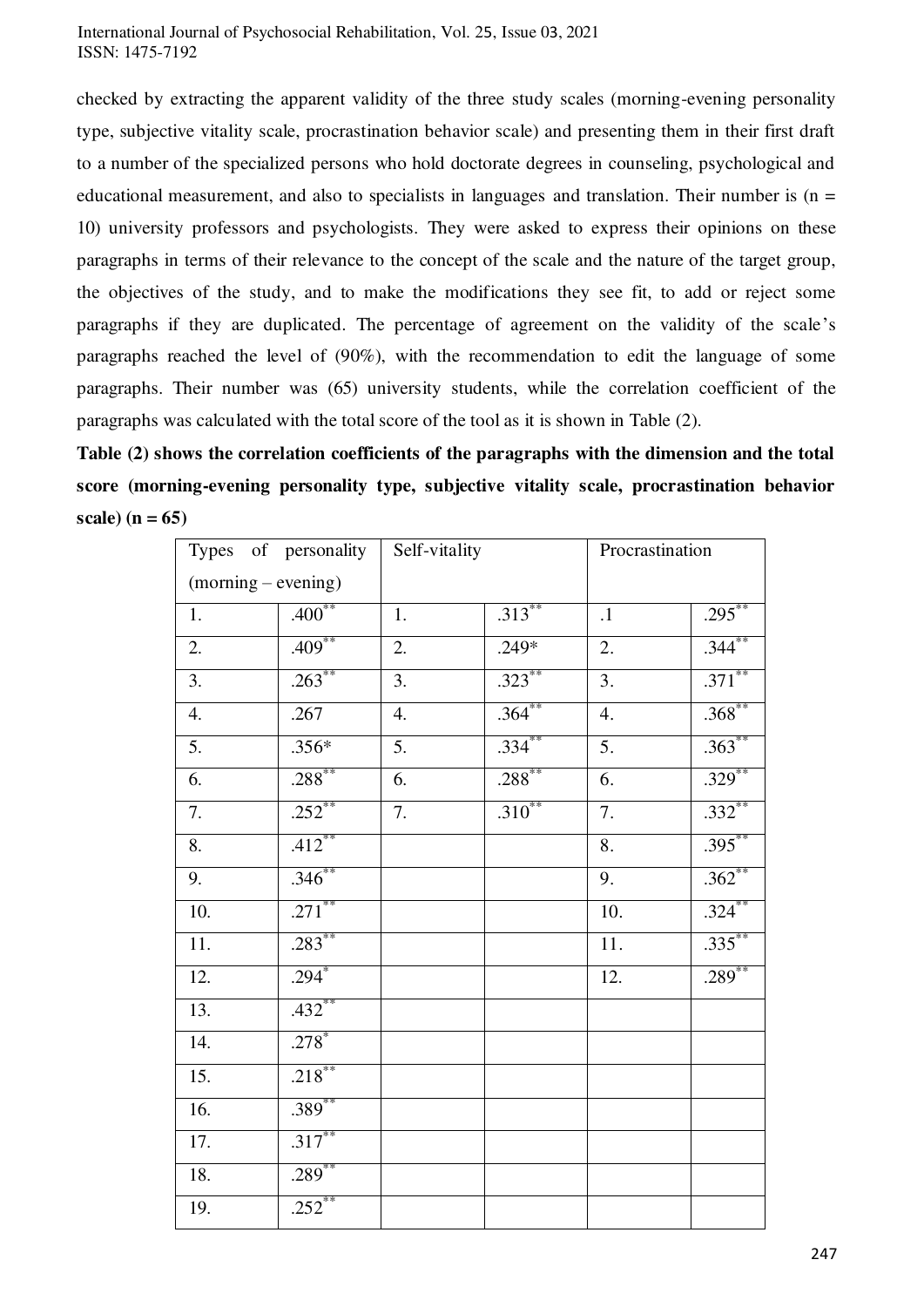It is clear from Table (2) that the values of the paragraph correlation coefficients with the total score were statistically significant at the significance level of (0.05) or less, and no paragraph was deleted from them. This indicates the appropriateness of the three tools and their appropriate degree of validity for the purposes of the study. The stability of the study tool was also calculated. Two methods were used; the Alpha-Cronbach method, and the stability of the half-segmentation, as it is shown in the following table:

**Table (3) shows the values of Alpha- Cronbach and half-segmentation stability coefficients according to the three study tools (morning-evening personality type, subjective vitality scale, procrastination behavior scale) (n = 65)** 

|                 |                                    |     | Half-        |
|-----------------|------------------------------------|-----|--------------|
| Scale           | No. of Paragraphs   Alpha-Cronbach |     | segmentation |
|                 |                                    |     | stability    |
| Personality     | 19                                 | .69 | .77          |
| Self-Vitality   |                                    | .67 | 72.          |
| Procrastination | 12                                 | .62 | .75          |

It is obvious from Table (3) that the values of the stability coefficients are suitable for the tool for the purpose of the present study.

#### **Statistical Data Processing**

 To achieve the objectives of the study in identifying the relationship between the two personality types (morning-evening) as well as both subjective vitality and procrastination, the arithmetic means and standard deviations were employed. Moreover, to find out the significance of the differences between the means, multiple analyses of variance (MANOVA) and (T.Test) were used. Linear regression (Enter) analysis of the dependent variable on the independent variables, to determine the most important and contributory variables to the variance of the dependent variable, and follow-up tests were used to find out the direction of the differences (Scheffe).

#### **Study Results:**

Results related to the first hypothesis, which states that "the levels of the morning-evening personality pattern, subjective vitality, and procrastination behavior prevalent among university students vary." Arithmetic averages and standard deviations were calculated as in Table (4).

**Table (4) Arithmetic averages and standard deviations of the study variables (morning-evening personality type), subjective vitality, procrastination behavior (n = 691)** 

| <b>Variable</b>                        | <b>Standard Deviation</b> | <b>Arithmetic Mean</b> |
|----------------------------------------|---------------------------|------------------------|
| <b>Personality (morning – evening)</b> | 7.19546                   | 48.1346                |
| <b>Self-Vitality</b>                   | 7.23259                   | 43.4182                |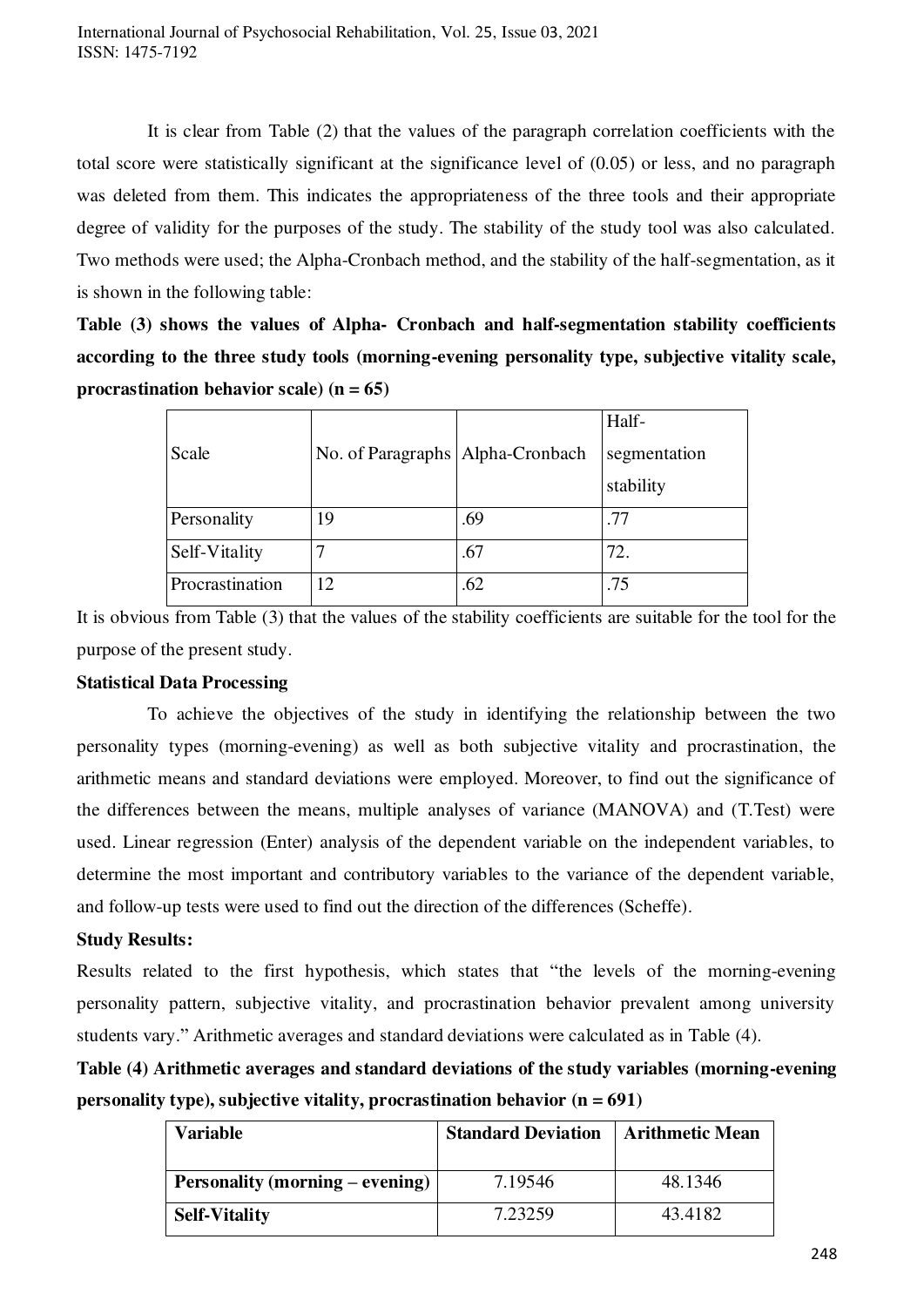| <b>Procrastination</b> |  |
|------------------------|--|
|                        |  |

 It is obviously noticed in Table (4) that the arithmetic mean of the personality pattern prevailing among university students reached the level of (48.13), which means that it is a moderate pattern between the morning and evening pattern. This explains the variance of the study sample members and their differences according to a number of variables, including gender, age, specialization, and academic average. The arithmetic mean of subjective vitality was (43.41) which is a high degree, while the arithmetic mean of the procrastination behavior variable reached (43.41), signifying a moderate degree. This logical result can be explained by the moderation of the distribution, and the fact that the study members are adolescents and university students who are characterized by a high degree of excitement, activity and a sense of personal energy. This life state brings a sense that one's actions have meaning and purpose. These findings are consistent with those of Al-Obaidi (2020) and Exelmans et al. (Exelmans et al., 2019).

#### **The results related to the second hypothesis:**

 To verify the second hypothesis of the study, which states that "there are differences in: subjective vitality, procrastination behavior according to a number of demographic variables (personality pattern, morning, evening, gender, age, academic average, specialization)?", arithmetic averages and standard deviations were calculated for each of subjective vitality and procrastination behavior, depending on a number of variables. Table (5) shows this.

**Table (5): Arithmetic averages and standard deviations of subjective vitality, procrastination behavior according to a number of demographic variables (personality type, morning, evening, gender, age, academic rate, specialization)** 

| Variable          | Category      | Total level of self-vitality |        | Total level of procrastination |            |        |           |
|-------------------|---------------|------------------------------|--------|--------------------------------|------------|--------|-----------|
|                   |               | Arithmetic                   | Number | Standard                       | Arithmetic | Number | Standard  |
|                   |               | Mean                         |        | Deviation                      | Mean       |        | Deviation |
|                   | Males         | 30.7392                      | 441    | 10.18611                       | 40.5420    | 441    | 15.74408  |
|                   | Females       | 35.9598                      | 249    | 8.64105                        | 45.3775    | 249    | 13.36801  |
| Sex               | Total         | 32.6064                      | 691    | 9.97409                        | 42.3285    | 691    | 15.12884  |
|                   | 19-22         | 32.6894                      | 528    | 10.12794                       | 41.8523    | 528    | 14.86859  |
|                   | $23 - 25$     | 32.1890                      | 127    | 7.55166                        | 42.5118    | 127    | 14.71360  |
|                   | Older<br>than | 32.8611                      | 36     | 14.51335                       | 48.6667    | 36     | 18.95408  |
|                   | 25            |                              |        |                                |            |        |           |
| Age               | Total         | 32.6064                      | 691    | 9.97409                        | 42.3285    | 691    | 15.12884  |
|                   | Medical       | 29.9038                      | 104    | 18.19662                       | 34.8558    | 104    | 19.16075  |
| Special<br>zation | Sciences      |                              |        |                                |            |        |           |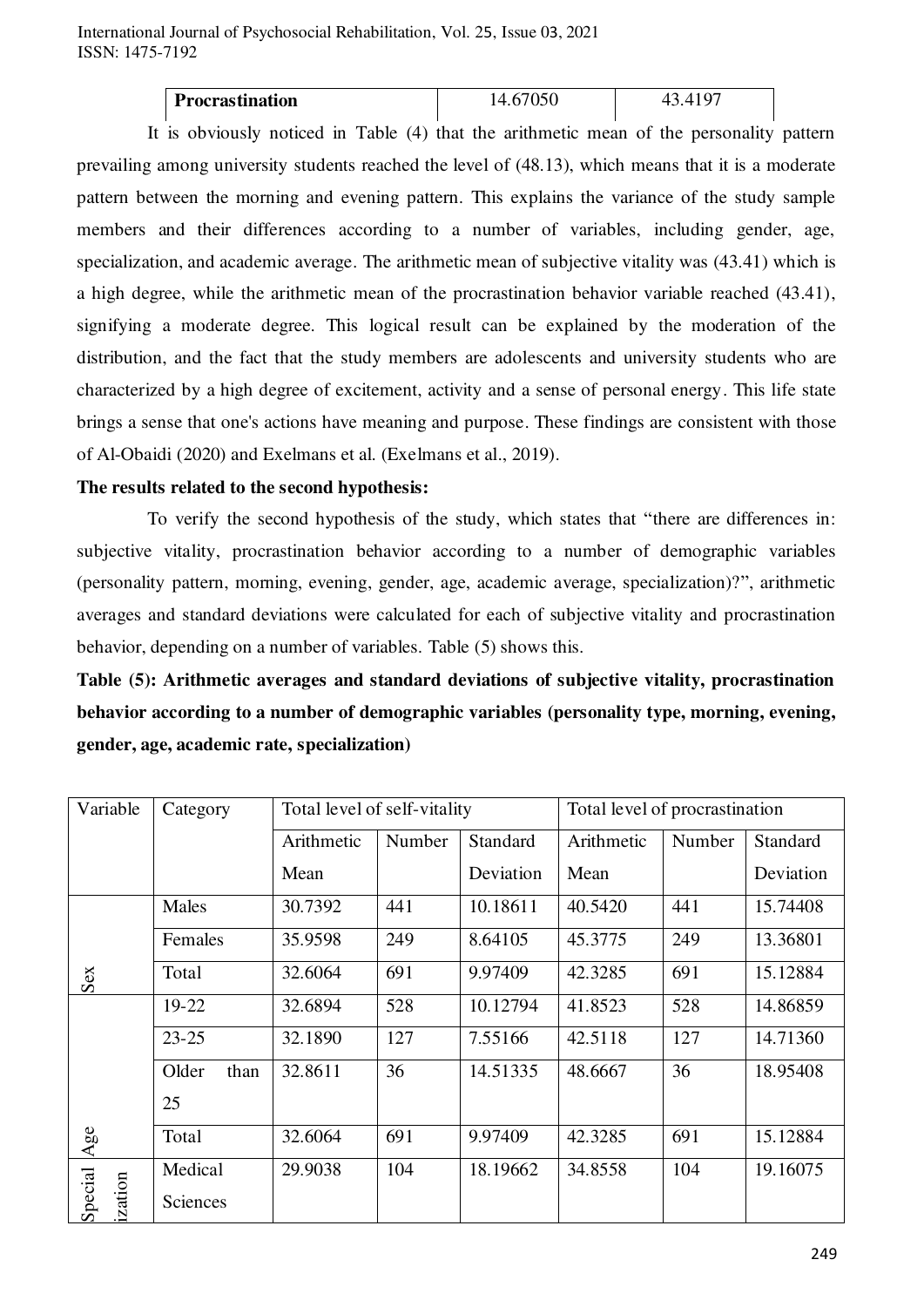| International Journal of Psychosocial Rehabilitation, Vol. 25, Issue 03, 2021 |  |  |  |
|-------------------------------------------------------------------------------|--|--|--|
| ISSN: 1475-7192                                                               |  |  |  |

|                               | Forensic       | 33.8009 | 211 | 8.17244  | 43.3460 | 211 | 13.69980 |
|-------------------------------|----------------|---------|-----|----------|---------|-----|----------|
|                               | Sciences       |         |     |          |         |     |          |
|                               | Humanities     | 32.6835 | 376 | 7.20173  | 43.8245 | 376 | 14.03162 |
|                               | Total          | 32.6064 | 691 | 9.97409  | 42.3285 | 691 | 15.12884 |
|                               | Excellent      | 32.1134 | 335 | 8.36976  | 40.1224 | 335 | 14.14764 |
|                               | Very Good      | 33.6008 | 258 | 11.69420 | 42.2558 | 258 | 14.67403 |
|                               | Good           | 31.6735 | 98  | 9.98842  | 50.0612 | 98  | 17.06435 |
| you Average                   | Total          | 32.6064 | 691 | 9.97409  | 42.3285 | 691 | 15.12884 |
| from                          | Yes            | 32.3224 | 152 | 9.06387  | 44.3750 | 152 | 15.10573 |
|                               | N <sub>o</sub> | 32.6865 | 539 | 10.22262 | 41.7514 | 539 | 15.09922 |
| suffer<br>$\delta$            | Total          | 32.6064 | 691 | 9.97409  | 42.3285 | 691 | 15.12884 |
|                               | With family    | 32.6121 | 647 | 9.73485  | 42.3586 | 647 | 14.94235 |
|                               | With Friends   | 35.7273 | 11  | 13.98636 | 32.6364 | 11  | 16.62091 |
|                               | Other          | 31.4545 | 33  | 12.88917 | 44.9697 | 33  | 17.38082 |
| Residence                     | Total          | 32.6064 | 691 | 9.97409  | 42.3285 | 691 | 15.12884 |
|                               | Evening        | 40.8000 | 295 | 14.18742 | 32.3898 | 295 | 7.54537  |
|                               | Personality    |         |     |          |         |     |          |
|                               | Moderate       | 45.9773 | 44  | 10.79511 | 34.4773 | 44  | 8.54669  |
|                               | Evening        |         |     |          |         |     |          |
|                               | Personality    |         |     |          |         |     |          |
|                               | Moderate       | 44.8659 | 82  | 15.37736 | 31.9390 | 82  | 7.16188  |
|                               | morning and    |         |     |          |         |     |          |
|                               | evening        |         |     |          |         |     |          |
|                               | Personality    |         |     |          |         |     |          |
|                               | Moderate       | 47.8421 | 57  | 14.99141 | 34.8947 | 57  | 8.30164  |
|                               | Morning        |         |     |          |         |     |          |
|                               | Personality    |         |     |          |         |     |          |
|                               |                |         |     |          |         |     |          |
|                               | Morning        | 42.9061 | 213 | 14.86767 | 32.3239 | 213 | 6.88197  |
|                               | Personality    |         |     |          |         |     |          |
| Personality (Morning-Evening) | Total          | 42.8423 | 691 | 14.55693 | 32.6556 | 691 | 7.46509  |

Table (5) shows that there are apparent differences between the arithmetic means and the subjective vital standard deviations, procrastination behavior according to a number of demographic variables (personality pattern, morning, evening, gender, age, academic average, specialization). To show the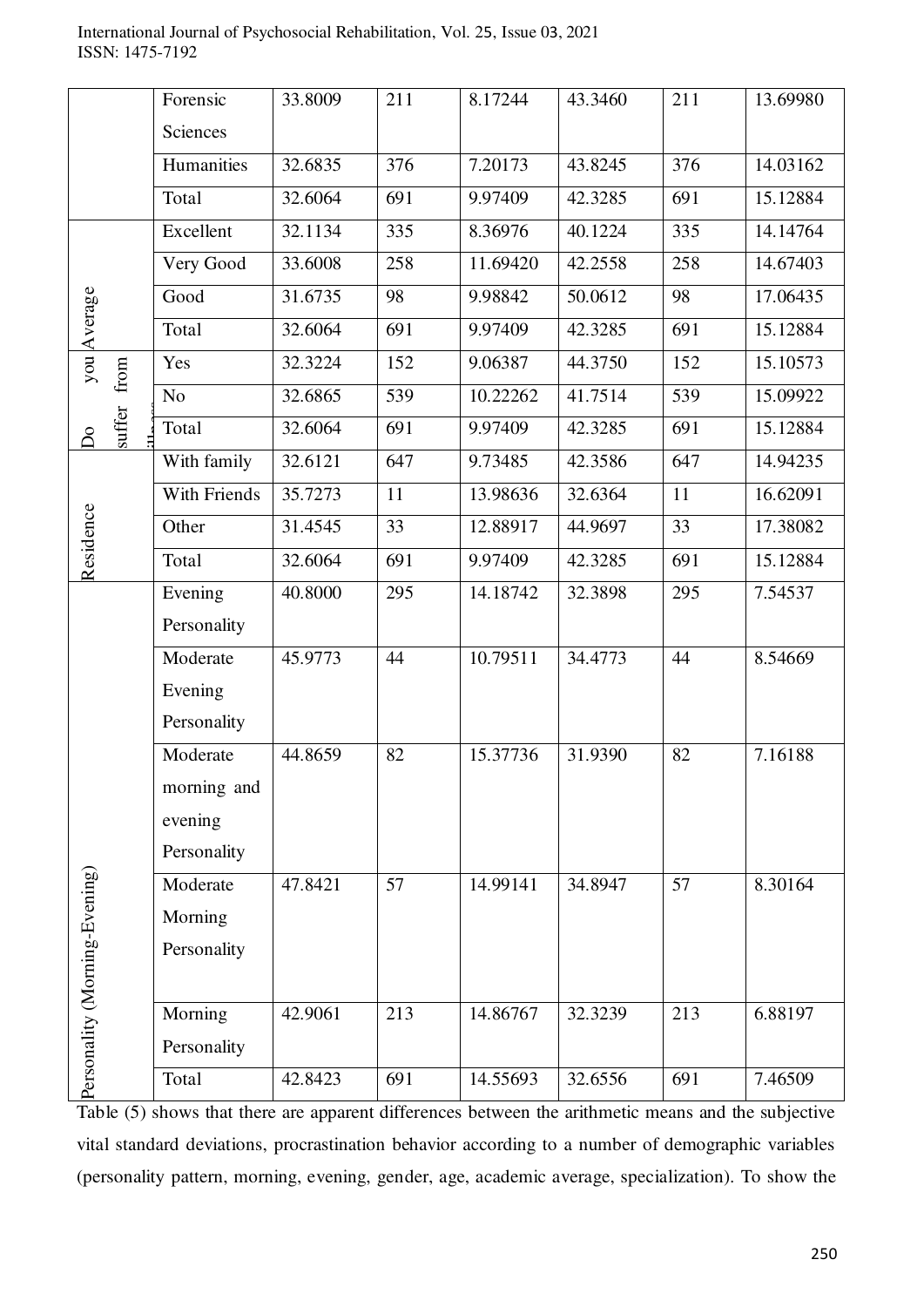significance of the statistical differences between the arithmetic means, the analysis of variance was used. Table (6) shows this.

**Table (6): Multiple variance analysis of the effect of (personality type, morning, evening, gender, age, academic average, specialization) on the subjective vitality, procrastination behavior** 

| Source of variance | Fields                                           | Total                        | Freedom        | <b>Statistical</b> | mean     | F          |
|--------------------|--------------------------------------------------|------------------------------|----------------|--------------------|----------|------------|
|                    |                                                  | squares                      | Levels         | significance       | squares  | Value      |
| <b>Sex</b>         | Total degree of self-vitality                    | 1073.602                     | $\overline{2}$ | .000               | 536.801  | 7.707      |
|                    | Total degree of procrastination                  | 1473.829                     | $\overline{2}$ | .048               | 736.915  | 3.058      |
|                    | Total degree of self-vitality                    | 1618.173                     | $\overline{2}$ | .005               | 809.086  | 11.61<br>6 |
| Age                | Total degree of procrastination                  | 15585.338                    | $\overline{2}$ | .001               | 7792.669 | 32.34      |
| Specialization     | Total degree of self-vitality                    | 1196.684                     | $\overline{2}$ | .003               | 598.342  | 8.591      |
|                    | Total degree of procrastination                  | 1562.400                     | $\overline{2}$ | .040               | 781.200  | 3.242      |
| Average            | Total degree of self-vitality                    | 1590.384                     | 2              | .001               | 795.192  | 11.41      |
|                    | Total degree of procrastination                  | 5574.130                     | $\overline{2}$ | .011               | 2787.065 | 11.56      |
|                    | Do you suffer from Total degree of self-vitality | 320.451                      | 1              | .032               | 320.451  | 4.601      |
| illness?           | Total degree of procrastination                  | 1034.925                     | 1              | .039               | 1034.925 | 4.295      |
| Personality        | Total degree of self-vitality                    | 4152.717                     | 39             | .022               | 106.480  | 1.529      |
| (Morning-Evening)  | Total degree of procrastination                  | 15049.530                    | 39             | .013               | 385.885  | 1.602      |
|                    | Total degree of self-vitality                    | 44715.986                    | 642            |                    | 69.651   |            |
| Error              | Total degree of procrastination                  | 154691.23                    | 642            |                    | 240.952  |            |
| Total              | Total degree of self-vitality                    | 735706.00                    | 691            |                    |          |            |
|                    | Total degree of procrastination                  | 1256729.0<br>$\overline{00}$ | 691            |                    |          |            |
|                    | Total degree of self-vitality                    | 55625.415                    | 690            |                    |          |            |
| The edited model   | Total degree of procrastination                  | 198060.10                    | 690            |                    |          |            |

 It is obviously noticed in Table (6) that there are statistically significant differences, at the significance level ( $\alpha \le 0.05$ ), in the self-vitality according to the effect of the variables (sex and in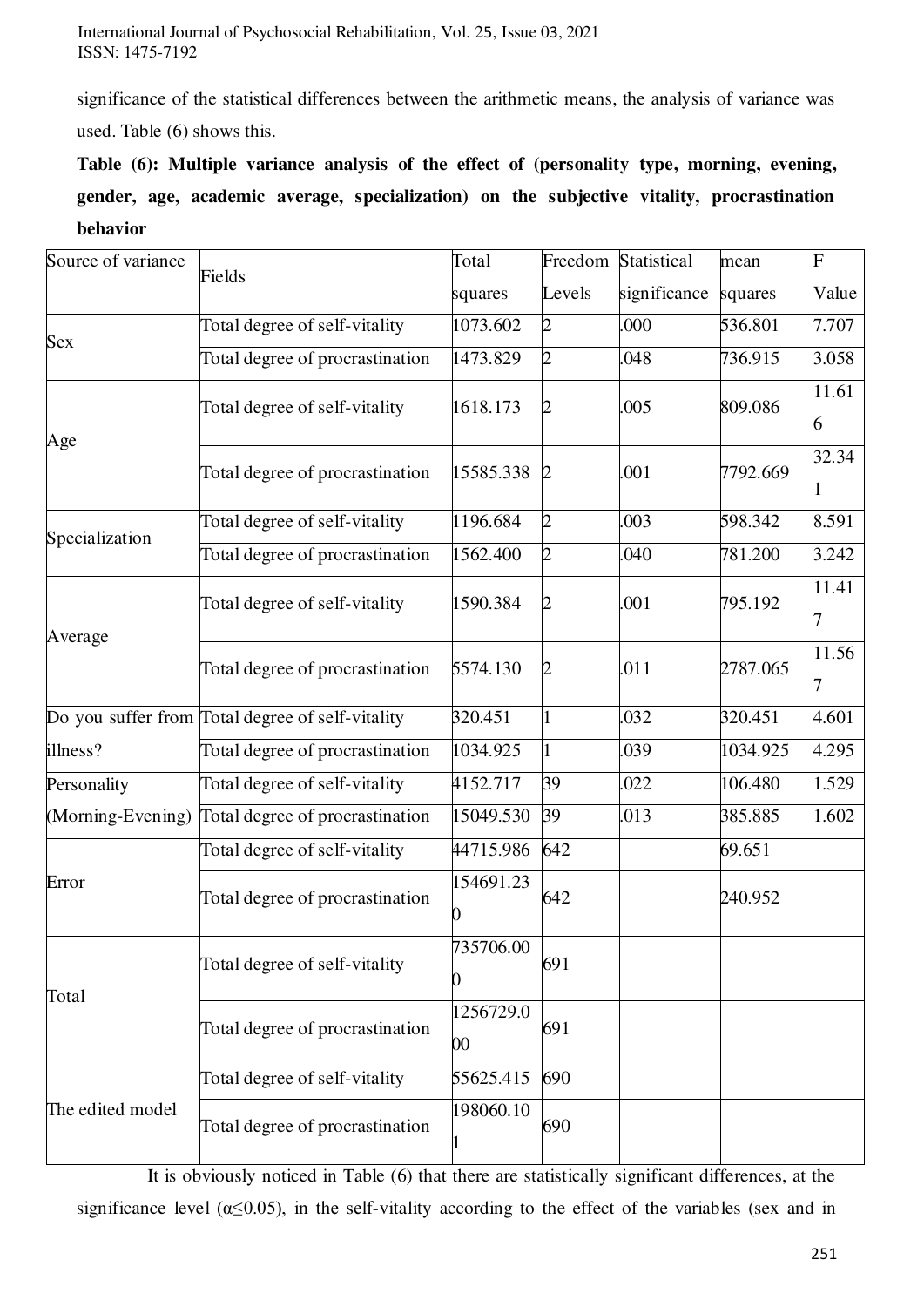favor of females, where the arithmetic mean was (29.370) for females compared to the average (26,437) for males. This result can be justified because of the large number of duties and tasks and the roles that females play, they are: (mother, employee, educator, wife). They perform their social duties, and they have a number of daily tasks and practices that should be done. This makes them more positive and having a sense of vitality and physical strength, otherwise they will feel shortened in one or more aspects. This result differs from the results of Al-Obaidi's study (2020), which showed that the differences in self-vitality are in favor of males compared to females. Concerning the variable of suffering from diseases, the results were in favor of people who do not suffer from diseases, with an average of (28.515), compared to those who have previous diseases (26,620). This indicates that people who had previous diseases experience weakness of self-vitalism which led to the exhaustion of their bodies, and affected their ways of thinking and adaptation. Such diseases impeded their ability to do their works, exercises, tasks and roles. This is reflected in their level of achievement, and the variables of the morning personality, evening personality, age, specialization, average, and personality type (morning-evening).To identify the significance of the differences between the arithmetic averages that are attributed to the variables of the demographic study, the two-dimensional comparisons were used employing the Scheffe method as in Table (7).

- There are statistically significant differences at the significance level ( $\alpha \le 0.05$ ) in the procrastination behavior according to the effect of the variables (sex and in favor of males), where the arithmetic mean was (33.219) compared to the arithmetic average of females (32.009). This can be explained by the nature of the psychological and physical characteristics of males compared to females. Males always want to postpone work and achievement, and they are less accurate at this stage of achievement levels, more inclined to satisfy their psychological needs and personal desires, which are dominated by emotional needs. Concerning the variable of suffering from diseases, the results showed that the procrastination behavior is higher in those who have diseases compared to those who do not have diseases, with an arithmetic mean of (46,866),while the arithmetic mean of those who do not suffer from diseases is (43.461). This is interpreted as that people who suffer from illness cannot do their works in specific times and places, and this is reflected in their self-motivation and desire to accomplish tasks and perhaps their excessive and continuous thinking about their illnesses and physical suffering. This affects them and their behavior in life in general, and the behavior of procrastination in particular. To identify the significance of the differences between the arithmetic means that are attributed to the variables of the demographic study, the two-dimensional comparisons were used following the Scheffe method, as it is shown in Table (7)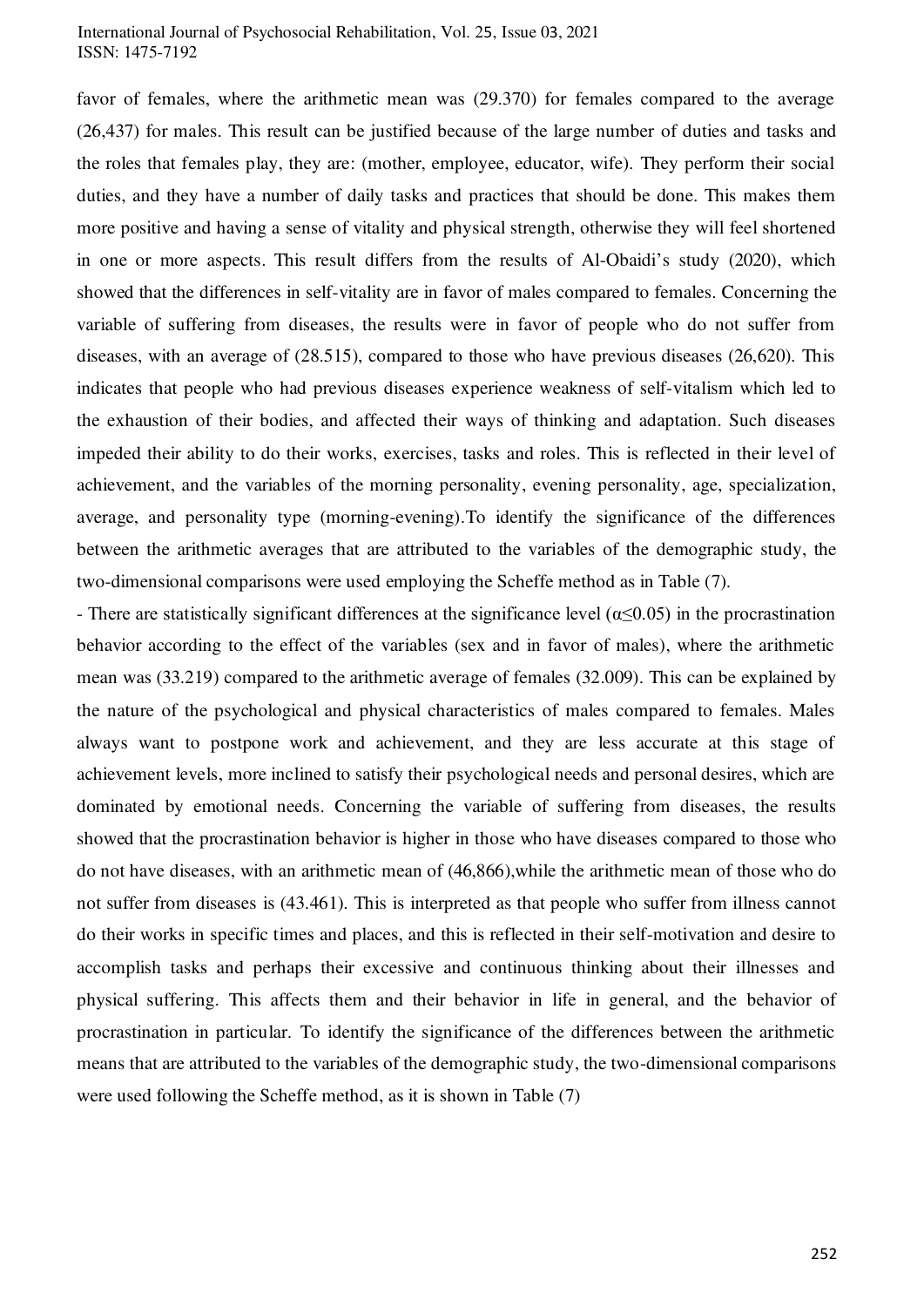**Table (7) Dimensional Comparisons following Scheffe's method for the effect of the variables of age, specialization, academic average and personality type (morning, evening) on the selfvitality and procrastination behavior (n = 691)** 

| Total degree of procrastination |                       |           |            | Total degree of self-vitality |            |            |  |
|---------------------------------|-----------------------|-----------|------------|-------------------------------|------------|------------|--|
| Age                             | Older than<br>25      | $23 - 25$ | 19-22      | Older than<br>25              | $23 - 25$  | 19-22      |  |
| 19-22                           | 17.8093*              | 1.4552    | ----       | $7.0297$ *                    | $-0.3787-$ |            |  |
| $23 - 25$                       | $16.3541$ *           |           | $-1.4552-$ | $7.4084*$                     |            | $-0.3787-$ |  |
|                                 | Humanities            | Forensic  | Medical    | Humanities                    | Forensic   | Medical    |  |
| Specialization                  |                       | Sciences  | Sciences   |                               | Sciences   | Sciences   |  |
| Medical                         | 2.7430                | 5.7789*   |            | $2.9376*$                     | $-.3602-$  |            |  |
| Sciences                        |                       |           |            |                               |            |            |  |
| Forensic                        | 3.0358                |           | 5.7789*    | $2.5774*$                     |            | $-.3602-$  |  |
| Sciences                        |                       |           |            |                               |            |            |  |
| Academic                        | Good                  | Very      | Excellent  | Good                          | Very       | Excellent  |  |
| Average                         |                       | Good      |            |                               | Good       |            |  |
| Excellent                       | $8.5155$ <sup>*</sup> | 1.9422    |            | $4.4619*$                     | 1.0440     |            |  |
| Very Good                       | $6.5733*$             |           |            | $5.5059*$                     |            |            |  |

 It is obviously noticed in Table (7) that the differences between the two measures of subjective vitality and procrastination behavior, as per the age variable, came in favor of individuals who have reached the age of more than (19-22) years, followed by those who have reached the age of (23-25) years. This is justified by looking at the characteristics of these age stages that require individuals and limit them to be active, strong and adventurous, and to stay away from the daily routine and do work and activities that are characterized by fun and excitement. Concerning the variable of specialization, the differences came on the scale of self-vitality in favor of those enrolled in humanities, followed by those studying forensic specializations. This highlights the fact that students of humanities, as per the nature of their specializations, study practical or applied subjects, and therefore their self-vital factor must rise compared to students of forensic specializations. At the same time, the self-vitality factor decreases. This happens due to the fact that their specializations are purely theoretical and do not require them to go for practice in certain places. Besides, their specializations are more dependent on memorization and comparison between scientific references, thus depending on the student's ability to study, review and memorize. The differences were in favor of those studying forensic specializations, followed by the students of humanities concerning the variable of procrastination. This means that the students of forensic specializations are more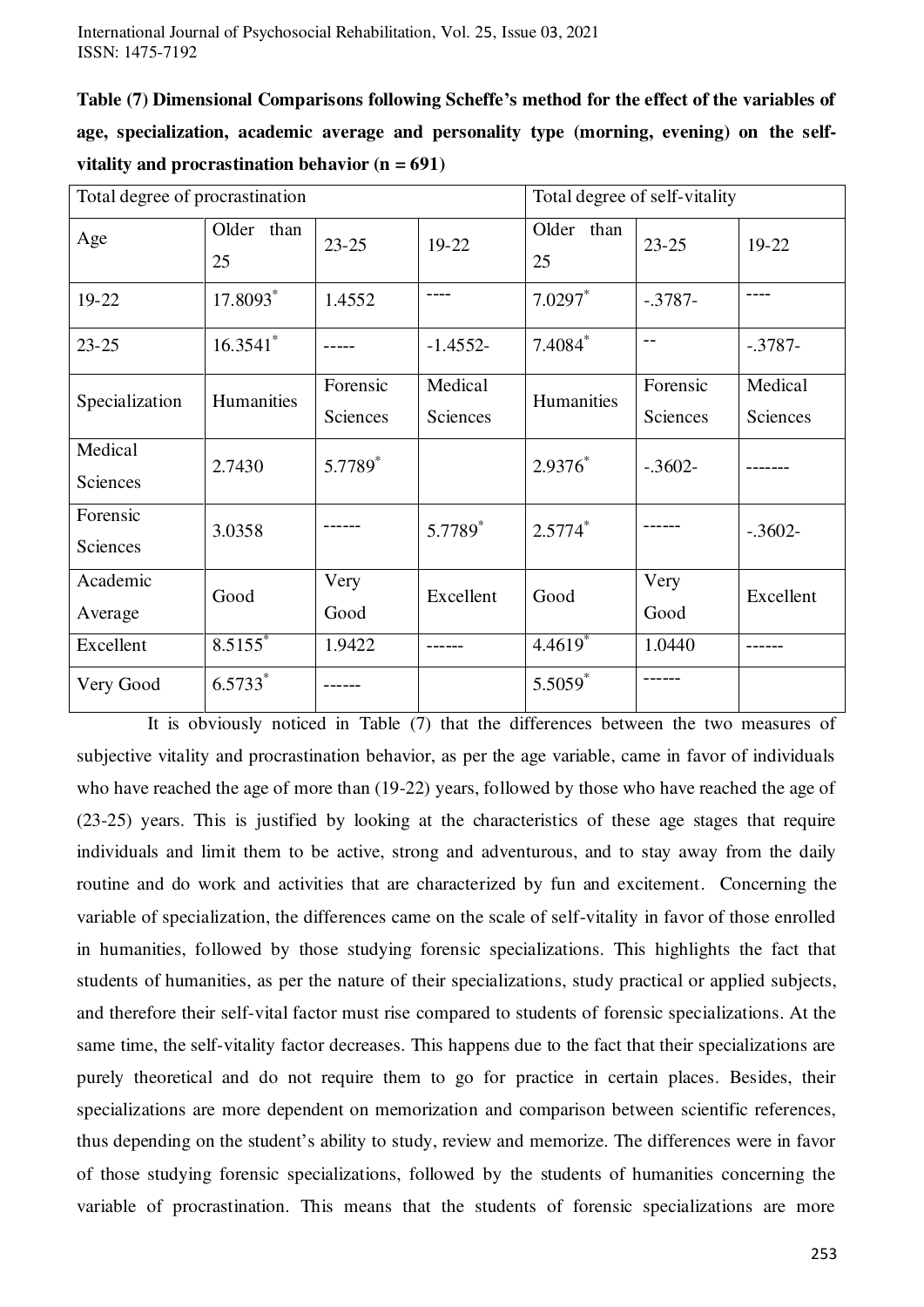procrastinating in their behavior compared to those in other departments. This can highlight the fact that students of forensic specializations may have more academic and practical duties and requirements, so they suffer from pressure in the requirements of courses, periodic homework and the completion of tasks frequently. The role of the faculty members can be a real burden as they increase the scientific burden and pressure on students in their mission to refine the students' personalities, and help them gain knowledge and excellence in their specializations. Since this specialization is more in need of achievement, preservation and follow-up than other disciplines, students suffer from the behavior of procrastinating in completing the tasks and homework. Concerning the academic average variable, the differences came in favor of those with "very good" averages, followed by those with "excellent" averages in the self-vitality variable. This can tell us about the fact that students with high achievement (excellent) often spend long hours in the process of completing their academic requirements, so they appear less energetic. This is because their interest in social and entertainment aspects is less and their focus on achievement is what occupies their time and selftasks. They suffer from a lack of positive sense of vitality and energy. Concerning the procrastination variable, the differences were for those with "good" averages, followed by those with "very good" averages. This can tell us more about the fact that students with excellent achievement are more committed and eager to perform their duties and not procrastinate in contrast to students with low achievement. It can be said that their daily habits and personal characteristics such as indifference, lack of desire for achievement, and lack of a sense of individual responsibility are a clear reason for the low level of achievement and the accurate fulfillment of the roles and tasks required of them, as well as the fact that these individuals have the lowest level of self-vitality. It can also be said that the lack of experience and personal skills is an obstacle to their satisfaction with achievement and carrying out their tasks, and their feelings of frustration, failure and constant anxiety may be a reason for their actions. For the purpose of detecting was used as shown in Table (8).

**Table (8) shows the differences in self-vitality and procrastination behavior according to the morning and evening personality type variable (n = 691)** 

| Variable                         | Personality            |             | Standard         |       | Statistical  |
|----------------------------------|------------------------|-------------|------------------|-------|--------------|
|                                  | Type                   | Number Mean | Deviation        | Value | Significance |
| Total degree of self-personality | Evening                | 295         | 29.2678 11.36378 | 2.474 | .014         |
| vitality                         | Morning<br>personality | 213         | 26.7559 11.19748 |       |              |
| Procrastination                  | Evening<br>personality | 295         | 39.0610 19.79872 | 3.370 | .001         |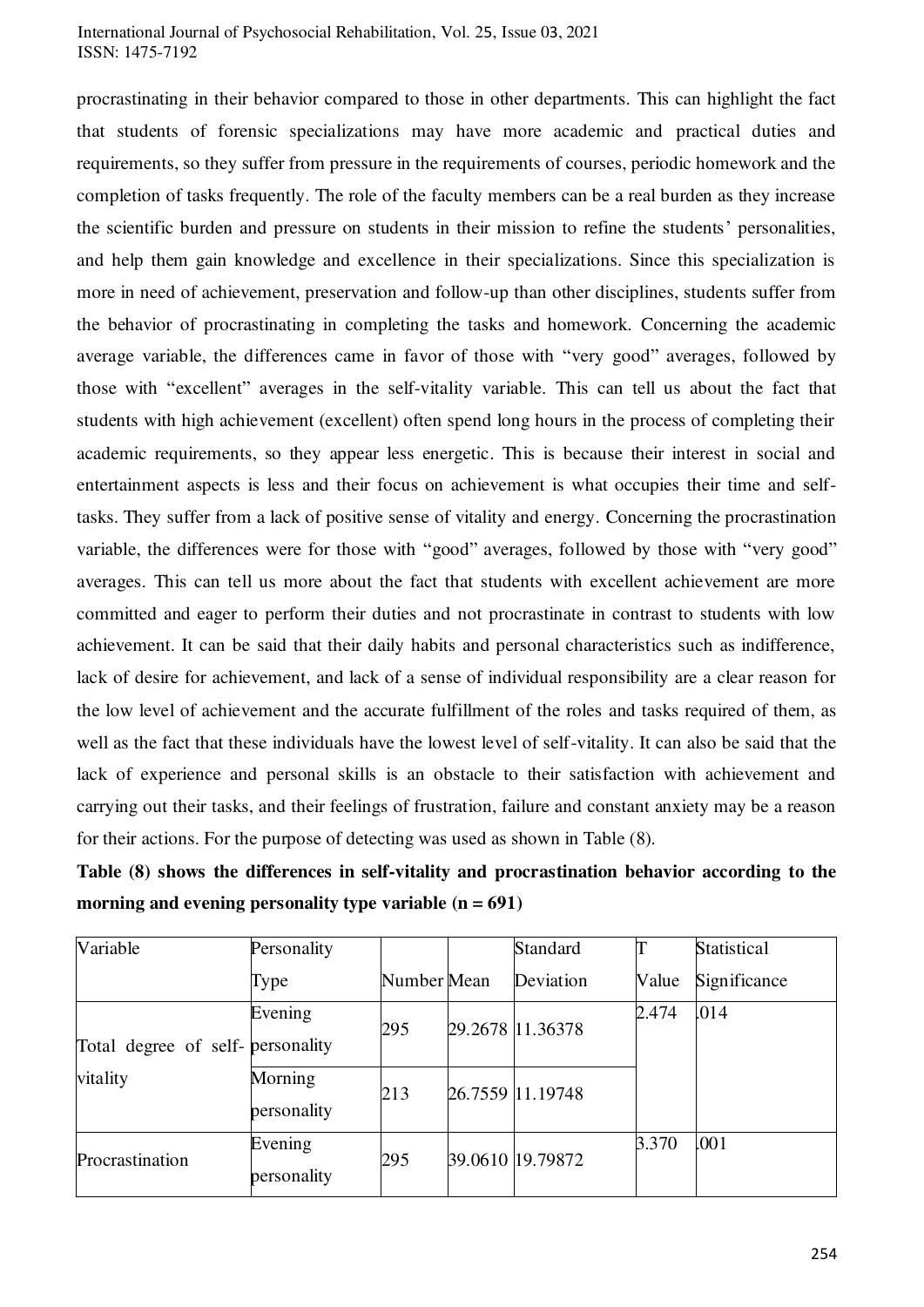| Morning     | ل 1 ک | 33.0188 20.14100 |  |
|-------------|-------|------------------|--|
| personality |       |                  |  |

 It is obviously noticed, in Table (8), that the differences in self-vitality and procrastination as per the variable of the morning and evening personality type came in favor of the evening personality. This can highlight the fact that the study environment for the evening personality is most active and energetic in the evening times and it continuous until the dawn of the next day. Furthermore, the Covid-19 pandemic has negatively affected the biological clock of individuals, in which their sleep and activity times are reversed. This result can also be justifies by high temperatures during the day and the morning period, which makes individuals spend much time in the evening period in activities and social events. Moreover, the study members tended to have free time and did not engage in specific work environments during the morning period. This behavior affected the nature of their lives and the results of the study. The results of this study show a great affinity with other studies conducted by Staller, et al(2021), Przepiórka, Błachnio, & Siu, (2019), Randler, &Engelke, (2019), Exelmans, et al, (2019), Jankowski, & Ciarkowska(2008),Díaz-Morales, Ferrari, & Cohen(2008), Saleh, Burhan & Alzahawi (2020), Almasri (2020).

#### **The results related to the third hypothesis:**

 To answer the third hypothesis of the study, which states, "It is possible to predict the selfvitality and procrastination behavior through the personality pattern (morning-evening) among university students," a progressive multiple regression analysis was used (self-vitality and procrastination behavior as a dependent variable (the test), while the personality pattern (morningevening) is a predictive variable for the study sample as a whole. Table (9) shows this.

**Table (9) shows the binary correlation matrix of the variables (morning and evening personality) with the dependent variables (self vitality, procrastination)** 

**<sup>.)</sup>**

| VARIABLE/DIMENSION | PERSONALITY | (MORNING | <b>STATISTICAL</b>  |
|--------------------|-------------|----------|---------------------|
|                    | EVENING)    |          | <b>SIGNIFICANCE</b> |
| Self-vitality      | $-112-$     |          | .003                |
| procrastination    | 108         |          | .004                |

 Table (9) shows that there are positive and negative correlations that are statistically significant at the significance level ( $p \le 0.01$ ), where the value of the highest negative correlation coefficient between the subjective vitality and personality style was  $(t = .211)$ . It is a relationship that proves that the more the personality type increases in a morning or evening direction as one of the patterns whose individuals suffer from some disorders and symptoms of physical and general vitality, the more this is reflected in the vitality of the individual and his ability to satisfy his daily needs and practice his general skills in his life. The correlation coefficient for procrastination and personality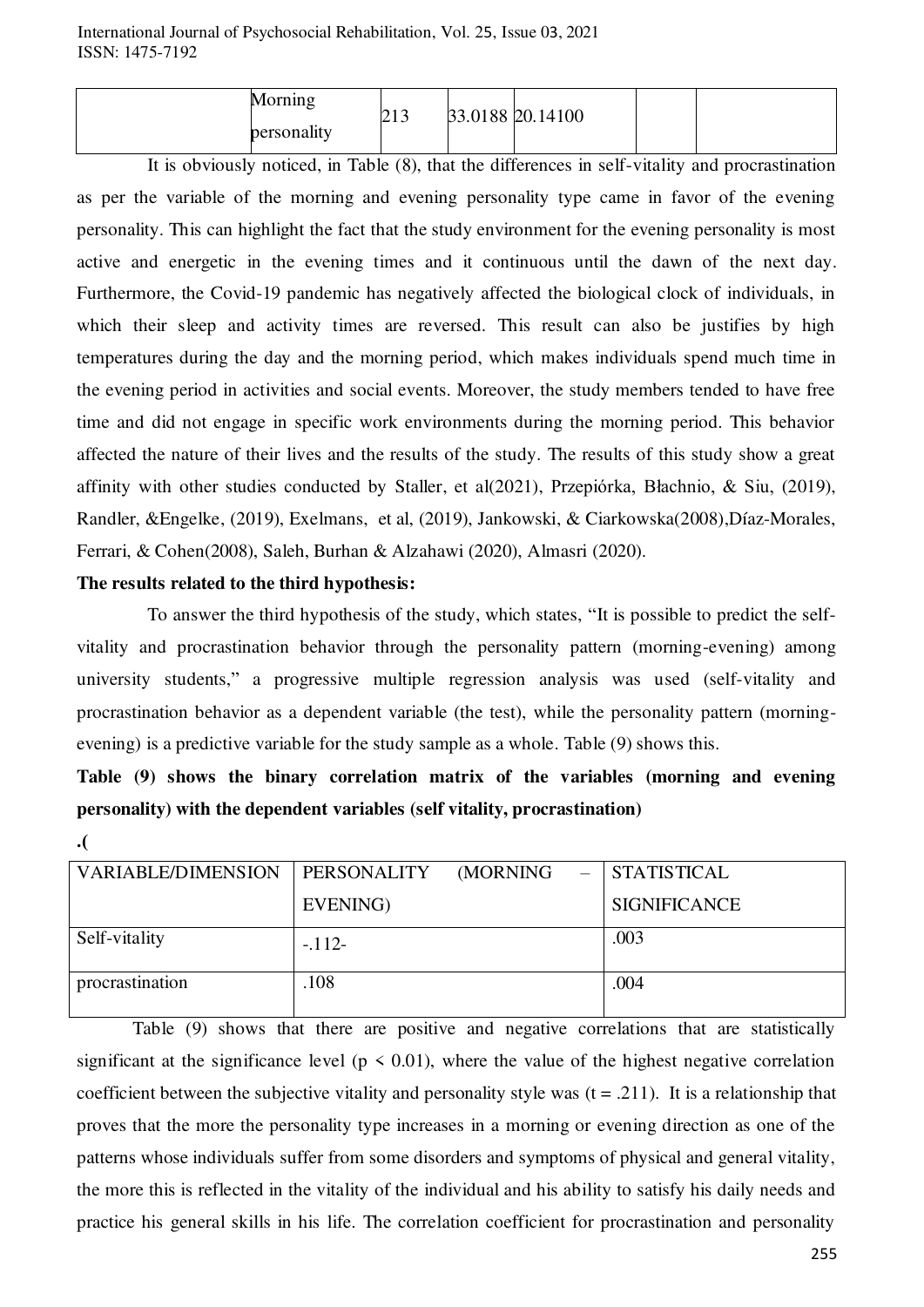type reached (t = .108). This indiicates a positive relationship between the two variables, and the effect of each is reflected on the other. The multiple regression analysis was also carried out using the Enter method to determine the predictability of the predictor variable (morning and evening personality) with the dependent variables (self-vitality, procrastination) being predicted. This is shown in Table (10).

**Table (10) Results of Multiple Linear Regression Analysis: The increase in the squares of the correlation coefficients between the dependent variable and the independent variables that contributed to explaining the variance of the dependent variable (subjective vitality and procrastination)** 

| Depen<br>dent<br>Variabl<br>$\mathbf e$                                                       | Variable | Sectio<br>$\mathbf n$<br>y<br>Consta<br>(nt) | Non-<br>standar<br>d<br>regress<br>ion<br>coeffic<br>ient<br>(B) | Standar<br>d<br>Regres<br>sion<br>Coeffic<br>ient<br>(Beta) | Correla<br>tion<br>coeffici<br>ent<br>square<br>R <sub>2</sub> | Modifi<br>ed<br>Correla<br>tion<br>Coeffic<br>ient R <sub>2</sub> | ``f"<br>valu<br>e      | ``f"<br>signific<br>ance | ``f"<br>val<br>ue | ``f"<br>signific<br>ance |
|-----------------------------------------------------------------------------------------------|----------|----------------------------------------------|------------------------------------------------------------------|-------------------------------------------------------------|----------------------------------------------------------------|-------------------------------------------------------------------|------------------------|--------------------------|-------------------|--------------------------|
| (1)                                                                                           | 2)       | 48.575                                       | $-.207-$                                                         | .070                                                        | .112                                                           | .013                                                              | 14.2<br>60             | .000                     | 8.7<br>24         | .003                     |
|                                                                                               | 3)       | 27.778                                       | .212                                                             | 074                                                         | .010                                                           | .012                                                              | 2.86<br>$\overline{2}$ | .004                     | 8.1<br>90         | .004                     |
| The independent variable: the morning and evening personality (2) The self- vitality variable |          |                                              |                                                                  |                                                             |                                                                |                                                                   |                        |                          |                   |                          |

The independent variable; the morning and evening personality. (2) The self- vitality variable.  $(1)(3)$  Procrastination variable

As it is seen in Table (10), the explanatory variables that were entered in the multiple regression equation are: the variable of self-vitality, which explained (.013) of the variation in the morning and evening personality patterns, while the variable of procrastination behavior (.012) explained the variance.It becomes clear from the results of the regression analysis that the variables that contributed statistically ( $\alpha$  = 0.05) to the interpretation of the variation of scores on the scale of the morning and evening personality style recorded the highest percentage of explanation of the variance; the selfvitality variable (13%), followed by procrastination behavior (12%) respectively. This tells us more about the fact that the self-vitality is considered a decisive factor for the positive personality, and the positive impulse, which is reflected through the entire life of the individual and makes him feel the ability to go on through the various paths of his life. It includes his physical vitality, mental vitality, emotional vitality, and social vitality, which is the core of an individual's life and includes all the fields of his life. Its impact is reflected in his daily behavior, personal skills, experiences and practices that he carries out all the time and makes him more capable of self-regulation, arranging his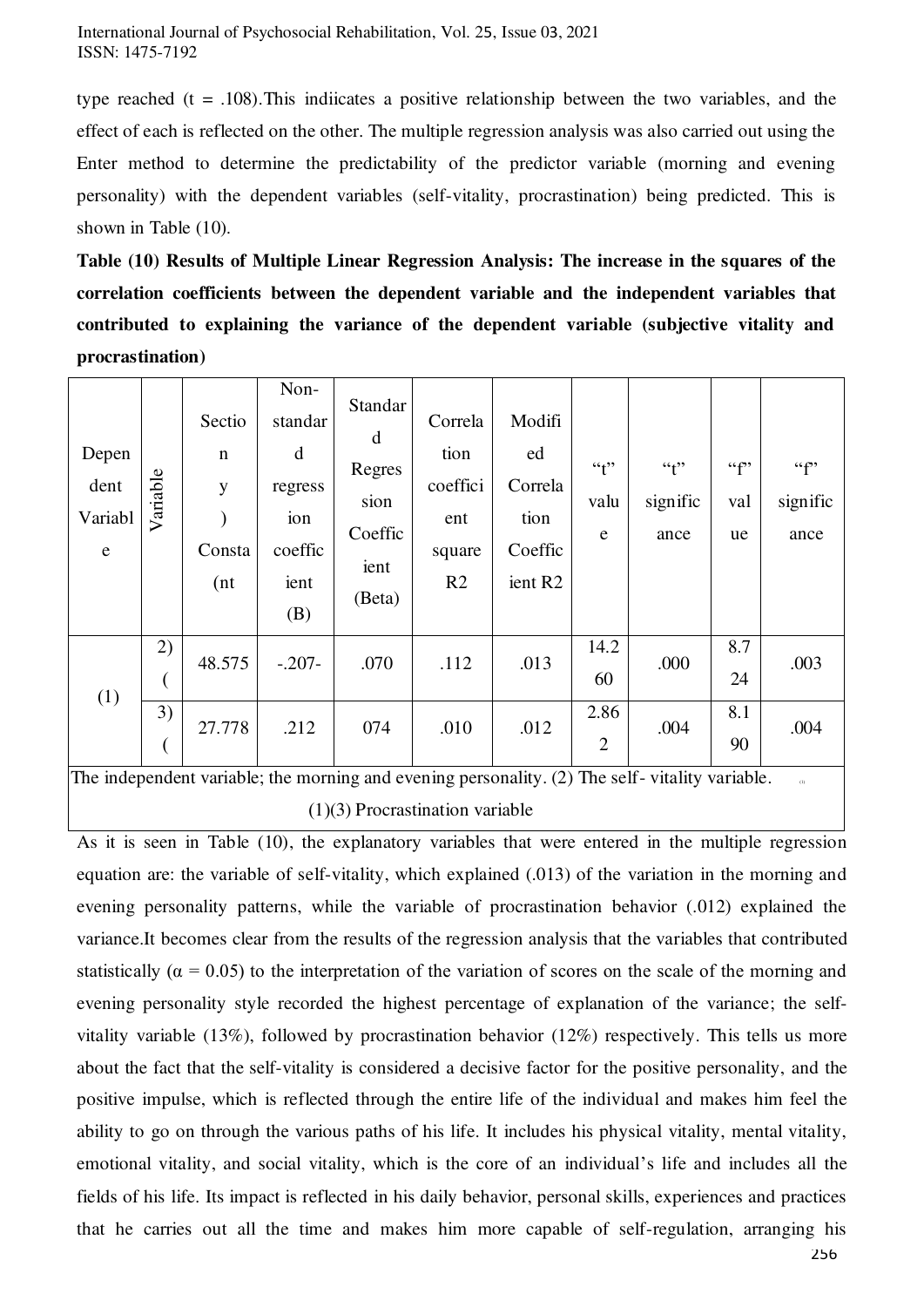appointments and his own affairs. This depends on the type of personality; morning or evening, where the individuals of each type are characterized by a set of characteristics and features adjacent to the individual, including the behavior of procrastination and commitment to the periodic tasks that he performs, as well as the excitement and activity that he practices in his life, where individuals enjoy high self-vitality activity and they are mostly having morning personalities. This type of personality has more positive traits than the evening one.

#### **Recommendations:**

Based on the results obtained, the following points can be recommended:

- Preparing counseling and preventive programs concerned with developing self-vitality, reducing procrastination behavior and regulating the biological clock among students.

- Conducting more studies that examine the relationship of morning and evening personality types with other variables and various categories.

- Attracting the attention of those concerned in universities regarding the change in lecture times, the shift of study hours, and its psychological and social affects.

- Holding workshops to help students adapt positive psychological behaviors with regard to the morning and evening personality types.

#### **References**

Al-Obaidi, Afra. (2020). The Self-vitality of University students in the Light of Some Variables. *Scientific Journal of Educational Sciences and Mental Health*. 2(1), 20-40.

- Al-Masry, Fatima. (2020). The Self-vitality of Graduate Students at the Faculty of Education, Helwan University in the Light of Some Demographic Variables: A Clinical Psychometric Study. *Egyptian Society for Psychological Studies*, 20(107), 237-286.
- Saleh, Mohamed, Burhan, Nemat, and Zahawi, Yassin (2020). A Comparative Study of Biorhythm between Morning and Evening Students in the College of Physical Education and Sports Sciences. *Journal of Physical Education Sciences*, 13(6), 295 – 304.
- Arbinaga, F., Fernández-Cuenca, S., Fernández-Ozcorta, E. J., Toscano-Hermoso, M. D., & Joaquin-Mingorance, M. (2019). Level of physical activity and sleep characteristics in university students. *Sleep Science*, 12(4), 265 .
- Deci, E. L., & Ryan R. M. (2000). The 'what' and 'why' of goal pursuits: Human needs and the selfdetermination of behavior. *Psychological Inquiry*, 11, 227-268.
- Díaz-Morales, J. F., Ferrari, J. R., & Cohen, J. R. (2008). Indecision and avoidant procrastination: The role of morningness—eveningness and time perspective in chronic delay lifestyles. *The journal of general psychology*, 135(3), 228-240.
- Digdon, N. L., & Howell, A. J. (2008). College students who have an eveningness preference report lower self‐control and greater procrastination. *Chronobiology international*, 25(6), 1029-1046 .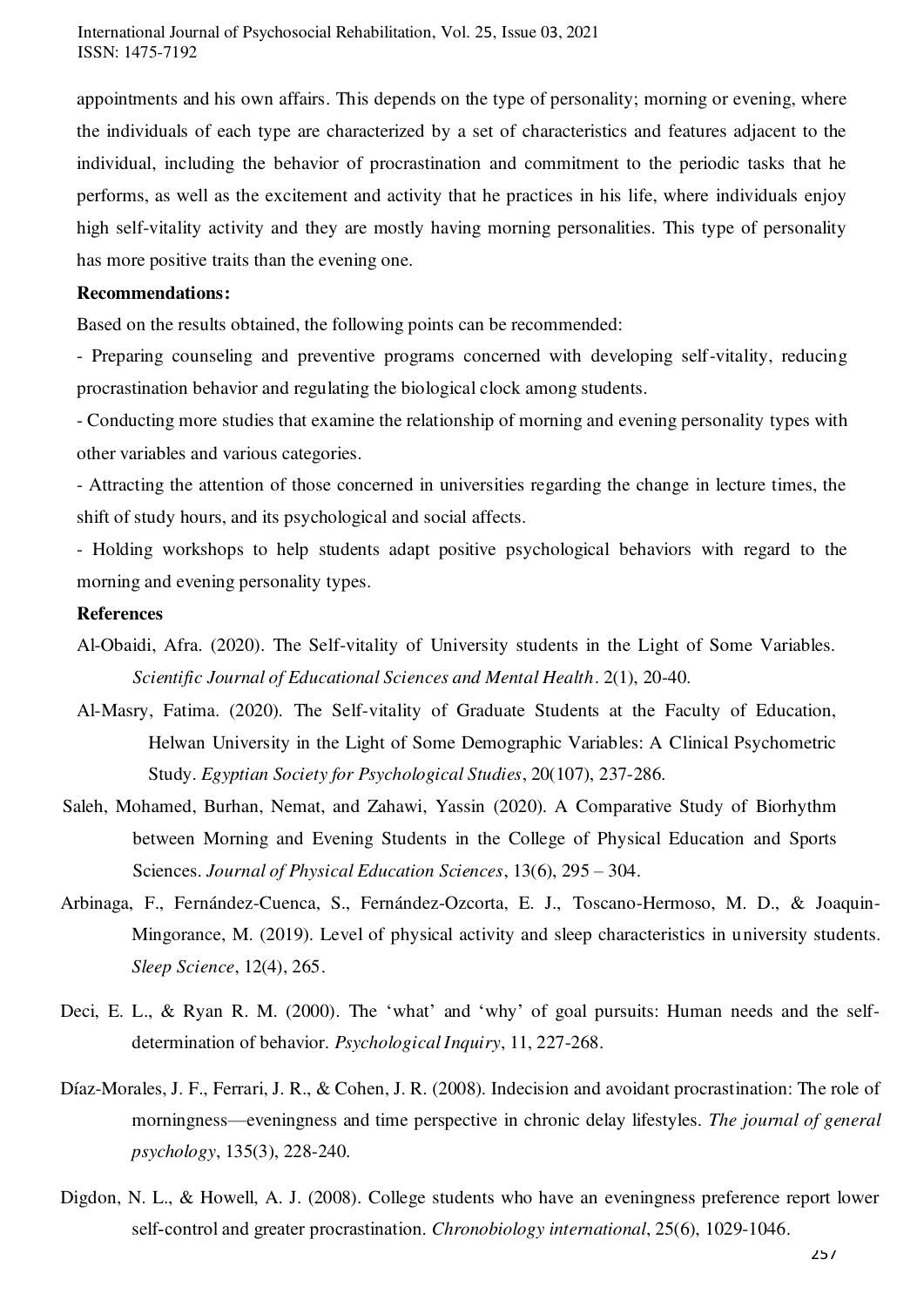- Exelmans, L., Meier, A., Reinecke, L., & Van Den Bulck, J. (2019). Just one more episode: Predictors of procrastination with television and implications for sleep quality. *Mass Communication and Society,* 22(5), 654-685.
- Ferrari, J. (2010). *Psychology of procrastination: Why people put off important tasks until the last minute*. AP Association, Entrevistador) Obtenido de https://www. apa. org/news/press/releases/2010/04/procrastination .
- Greenglass, E. R. (2006). *Vitality and vigor: Implications for healthy functioning. In P. Buchwald* (Ed.), Stress and anxiety application to health, work place, community, and education (pp. 65-86). Newcastle: Cambridge Scholars Press.
- Jankowski, K. S., &Ciarkowska, W. (2008). Diurnal variation in energetic arousal, tense arousal, and hedonic tone in extreme morning and evening types. *Chronobiology International,* 25(4), 577-595.
- Jovanovski, D., &Bassili, J. N. (2007). The relationship between morningness–eveningness preference and online learning. *Biological Rhythm Research*, 38(5), 355-365.
- Kaplan, S. (1995). The restorative benefits of nature: toward an integrative framework . *Journal of Environmental psychology*.15:169-182
- Karen K. Kirst-Ashman; Grafton H. Hull Jr. (2016). Empowerment Series: Generalist Practice with Organizations and Communities. *Cengage Learning*. p. 67. ISBN 978-1-305-94329-2.
- Kiser, M. M. (2020). *Validation of the Pure Procrastination Scale*, Unpublished master thesis California State University, Fresno
- Klingsieck, K. (2013). *Procrastination: when good things don't come to those who wait*. Eur. Psychol. 18, 24–34. doi: 10.1027/1016-9040/a000138
- Lay, C. H. (1986). At last, my research article on procrastination. *Journal of Research in Personality*, 20, 474-49
- Lenneis, A., Vainik, U., Teder‐Laving, M., Ausmees, L., Lemola, S., Allik, J., &Realo, A. (2021). Personality traits relate to chronotype at both the phenotypic and genetic level. *Journal of Personality*,00, 1-17.
- Milgram, N. A., Sroloff, B., & Rosenbaum, M. (1988). The procrastination of everyday life. *Journal of Research in Personality*, 22(2), 197-212 .
- Natale, V., &Cicogna, P. (2002). Morningness-eveningness dimension: is it really a continuum?. *Personality and individual differences*, 32(5), 809-816.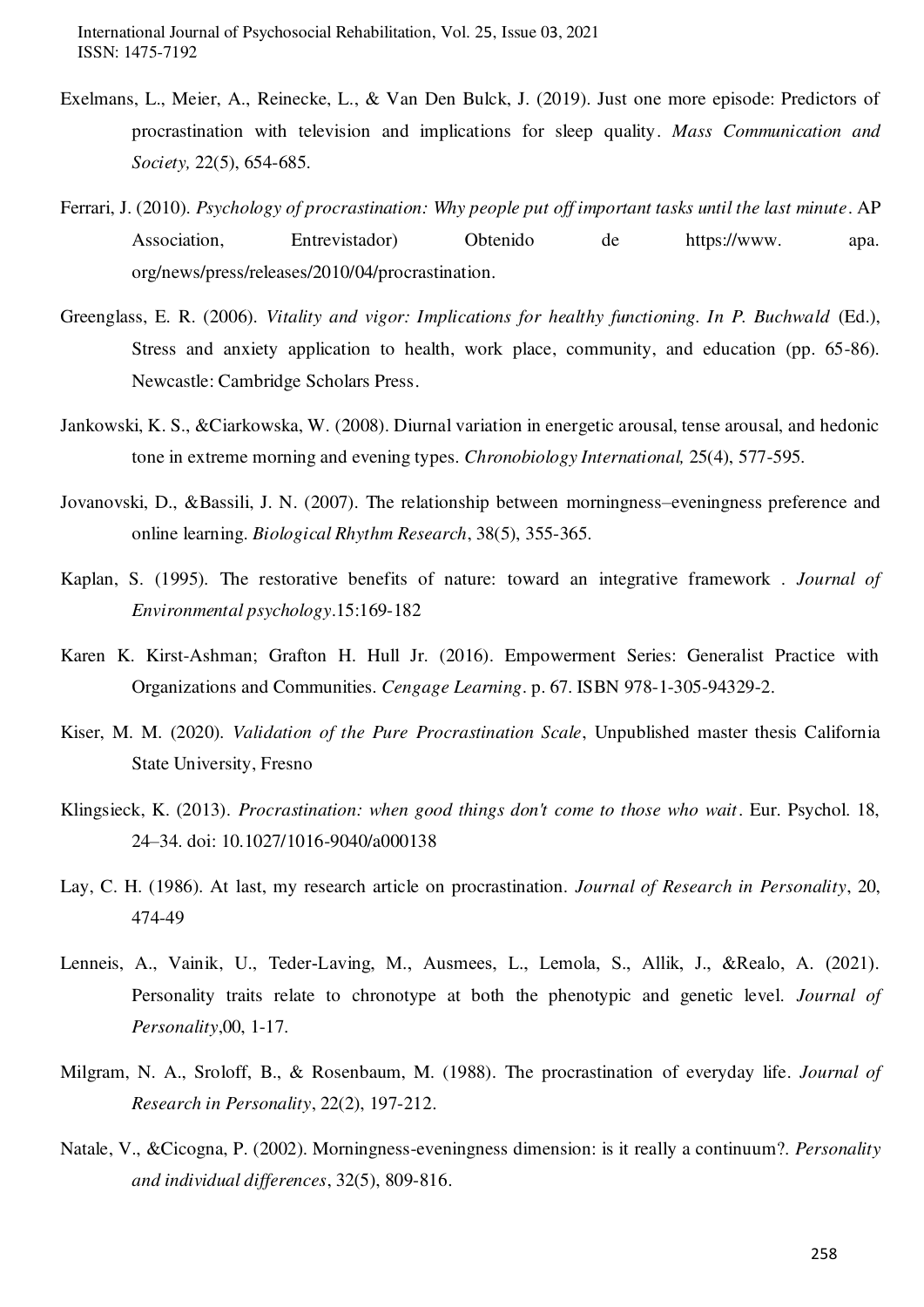- Nuvianto Al Azis, E., & Yusanti, G. . (2021). Part-Time Working Opportunities and the Impact on Students' Academic Achievement. Middle Eastern Journal of Research in Education and Social Sciences, 2(3), 25-45. https://doi.org/10.47631/mejress.v2i3.277
- Paine, S. J., Gander, P. H., &Travier, N. (2006). The epidemiology of morningness/eveningness: influence of age, gender, ethnicity, and socioeconomic factors in adults (30-49 years). *Journal of biological rhythms*, 21(1), 68-76 .
- Papatsimpa, C., Schlangen, L. J. M., Smolders, K. C. H. J., Linnartz, J. P., & de Kort, Y. A. W. (2021). The interindividual variability of sleep timing and circadian phase in humans is influenced by daytime and evening light conditions. *Scientific Reports*, 11(1), 1-14.
- Peixoto, E. M., Pallini, A. C., Vallerand, R. J., Rahimi, S., & Silva, M. V. (2021). The role of passion for studies on academic procrastination and mental health during the COVID-19 pandemic. *Social Psychology of Education*,24,877-893
- Prem, R., Scheel, T. E., Weigelt, O., Hoffmann, K., &Korunka, C. (2018). Procrastination in daily working life: A diary study on within-person processes that link work characteristics to workplace procrastination. *Frontiers in psychology*, 9, 1-11.
- Przepiórka, A., Błachnio, A., & Siu, N. Y. F. (2019). The relationships between self-efficacy, self-control, chronotype, procrastination and sleep problems in young adults. *Chronobiology international*, 36(8), 1025-1035.
- Randler, C., &Engelke, J. (2019). Gender differences in chronotype diminish with age: a meta-analysis based on morningness/chronotype questionnaires. *Chronobiology international*, *36*(7), 888-905.
- Randler, C., Faßl, C., & Kalb, N. (2017). From Lark to Owl: developmental changes in morningnesseveningness from new-borns to early adulthood. *Scientific reports*, 7(1), 1-8.
- Reinke, L., Özbay, Y., Dieperink, W., &Tulleken, J. E. (2015). The effect of chronotype on sleepiness, fatigue, and psychomotor vigilance of ICU nurses during the night shift. *Intensive care medicine*, 41(4), 657-666 .
- Roenneberg, T., Kuehnle, T., Pramstaller, P. P., Ricken, J., Havel, M., Guth, A., &Merrow, M. (2004). A marker for the end of adolescence. *Current biology*, 14(24), R1038-R1039.
- Rozental, A., Forsell, E., Svensson, A., Forsström, D., Andersson, G., &Carlbring, P. (2014). Psychometric evaluation of the Swedish version of the pure procrastination scale, the irrational procrastination scale, and the susceptibility to temptation scale in a clinical population*. BMC psychology*, 2(1), 1- 12.